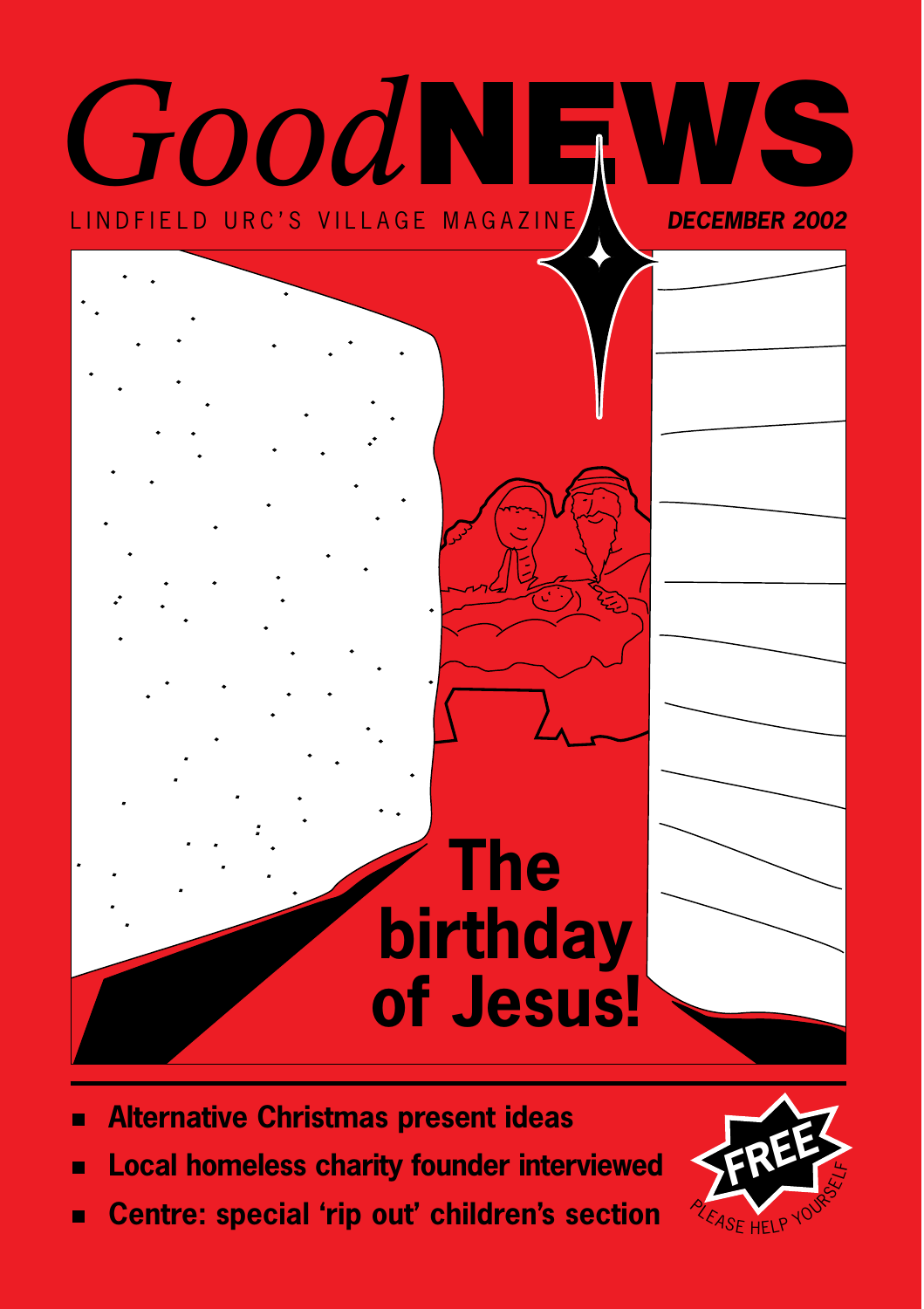## *Good***NEWS**

*This magazine is produced by: Lindfield United Reformed Church, 50 High Street, Lindfield, West Sussex RH16 2HL*

**Editor:** David Tingley <david@visualeclipse.co.uk> Tel: 01444 451024 **Editorial Oversight:** Hilary Shepherd

**Copydate** for the January 2003 edition is 12noon, Sunday 8th December 2002. All contributions should be given to the Editor by this time via Email or paper copy can be placed in the "GoodNEWS" pigeon hole at the rear of the church. Please ensure that you include contact details in case of query.

## **Directory**



**Minsiter:** Vacant at present

**Secretary:** Mr Ron Goodenough "Downside" Stone Quarry Road, Chelwood Gate RH17 7LS Tel: 01825 740351; Fax: 01825 740157 Email: ron@rgoodenough.freeserve.co.uk

**Assistant Secretary:** Mrs Sue Waller 58 Queens Road, Haywards Heath RH16 1EE Tel: 01444 455047 Email: susanwaller@lineone net

**Treasurer:** Mr Barry Piper

**Accountant:** Mr Ken Walden "Prisken" 1 The Cedars, Haywards Heath RH16 1UR Tel: 01444 458707 Email: prisken@btinternet.com

**Pastoral Assistant:** Rev Mike Gardiner 48 Finches Gardens, Lindfield RH16 2PB Tel: 01444 482559 Email: mike.g@virgin.net

*A list of serving Elders can be found in Who's Who?*

*Editorial*



**Busy time of year, busy magazine! Hopefully this full edition of GoodNEWS will give you an insight into what's on and a clear vision of just how important Christmas is for the church.**

Stuart Dew reflects for us over his lifetime of Christmas's, in the Elder's letter on **page 1**. There is loads more on the festive feature from a look at the possible origin of Santa Claus – **page 6.** to remembering those who have fled from their homes, and are refugees this Christmas – **page 8**.

John Barling speaks to Worthing Churches Homeless Project founder, Rupert Bacon, on **page 14** as our Mission focus for December.

We go back over the past year with Ron Goodenough's church secretary's report, heard at November's members meeting but now in print and starts on **page 18**.

What with an evening out with Katy, Elena and Emma (**page 28**) and Tina's spiritual perspective on leaf sweeping (**page 26**) – you'd think we couldn't get any more in!

But you'd be wrong! There is exciting news on **page 3**, of a possible new minister for our church. So make sure you come to worship at a service on Sunday 8th December! Which is also an early copydate too! *David Tingley, editor*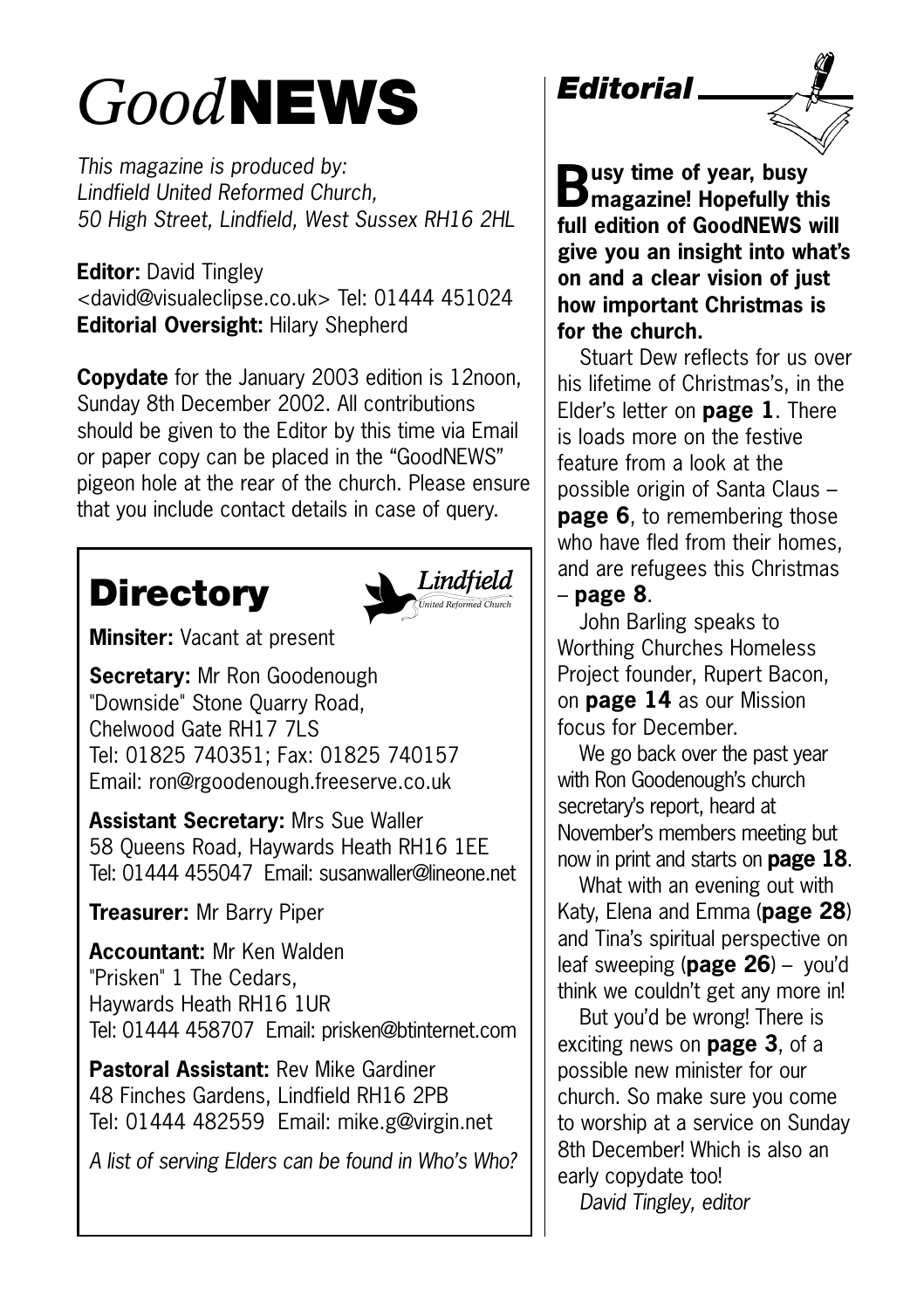## Christmas through six decades

**M** hen I was six, I was filled **with the wonder of Christmas. I did go to Sunday School, but my wonder was much more to do with being taken to Selfridges in London, to travel on a rocket ship to Santa's secret kingdom.**

At 16, I was a new and belligerent Christian. "Happy Christmas for Christians" I wrote on my Christmas cards. Why should unbelievers share our festival? I am sure I did not win many new friends that year.

By the age of 26, I was a parent, and my chief joy came in sharing the excitement of my first, young son.

When I was 36, I worked on Christmas Day. Lunch was taken in the BBC staff canteen. If I am honest now, I was a bit huffy that others were celebrating while I was producing news bulletins that only the most dedicated radio listener would hear.

Over my mid–life crisis, and by 46 I was totally absorbed by a new job. My wife bought all the presents. Christmas rushed up on me. I came to church on Christmas Day but I had been so busy that I was seriously exhausted and hardly took anything in.

This Christmas, I will be 56. For

the first time since school days, I will have a whole week off. My wife will still buy the presents, (what would I do without her?) but I hope that I will take time to prepare properly. I pray that I will slow down, get myself into the right frame of mind, heart and spirit, to appreciate the true wonder of Christmas. That is, that God sent His Son to earth – not as a great king or a mighty warrior, but as a tiny baby – to set out a new way for His people. To save us from ourselves. And goodness, how we need saving from ourselves as the

year of 2002 draws to a close.

Of course, I could still be very busy and decide to wait until I am 66, when I am retired. I will have more time then. But who knows the future, except God Himself? *I should do it this year. And I pray that you will too.*

On behalf of the Elders, I wish you all a happy, blessed and wonder–filled Christmas.

*Stuart Dew, Elder*

Christmas Day lunch was taken in the BBC staff canteen and, if I am honest now, I was a bit huffy!



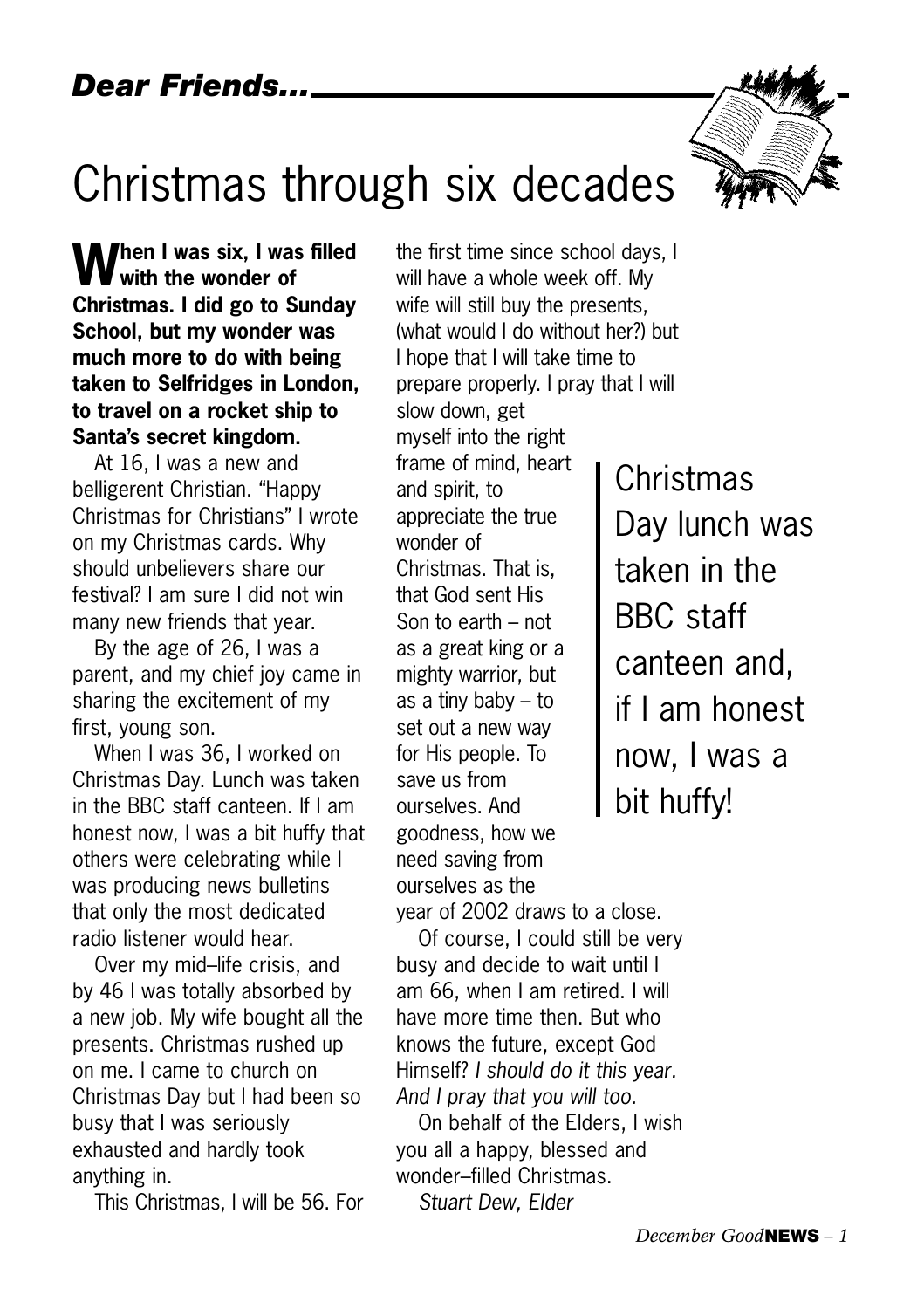#### *Prayer Diary*

| Prayer Diary   |                                                                                                                                                                                                                                                                                                                                             |
|----------------|---------------------------------------------------------------------------------------------------------------------------------------------------------------------------------------------------------------------------------------------------------------------------------------------------------------------------------------------|
|                |                                                                                                                                                                                                                                                                                                                                             |
| NON SUN        | • For this season of Advent; may it be a time to prepare<br>again for the celebration of Christ's birth.<br>• Pray for any who have lost loved ones during this past year.<br>• For our worship leaders and preachers during this busy month.                                                                                               |
|                | • Uphold doctors, nurses and all who work in health care services.<br>• Pray for all regular weekday activities that happen on our premises.<br>• Remember all who work 'behind the scenes' in the life of our church.                                                                                                                      |
| TUE            | • Pray for the future of our Brigades, that sufficient staff may be found.<br>• Ask God for His guidance as we may be moving towards a time of<br>making decisions in the life of this and Balcombe Church.<br>. Pray for the United Reformed Churches at Uckfield and St Lukes, Silverhill.                                                |
|                | • Remember the Christmas Lunches on 11th & 13th Dec. Uphold the<br>helpers, and ask God to richly bless all who attend them.<br>• Pray for God's hand to be upon His servant who he desires to be called<br>to the pastorate at Lindfield and Balcombe.<br>• Pray for our Fire Service, and all who risk their own lives in helping others. |
| THUR WED       | • Praise God for the many shoe boxes provided for Operation Christmas<br>Child, and pray for God's protection on all who deliver them.<br>• Pray for Helen Hall & her work on the Young Offenders Scheme.<br>• Remember Mike Gardiner and all his loving pastoral work here.                                                                |
| FR.            | • For all our Children's & Young People's work, that God may especially<br>bless it this Christmas-time.<br>• Also pray for the children's/youth work in the Sussex East District<br>• For the Meeting of District Council on Friday 6th December.                                                                                          |
| $\overline{A}$ | • Thank God for Compton House and its 10th Anniversary in November<br>. Uphold all who are under great pressures at this season;<br>the shop-keepers, the postmen, hospital staff and individuals.<br>• Pray for the elderly, the house-bound & all who are unwell.                                                                         |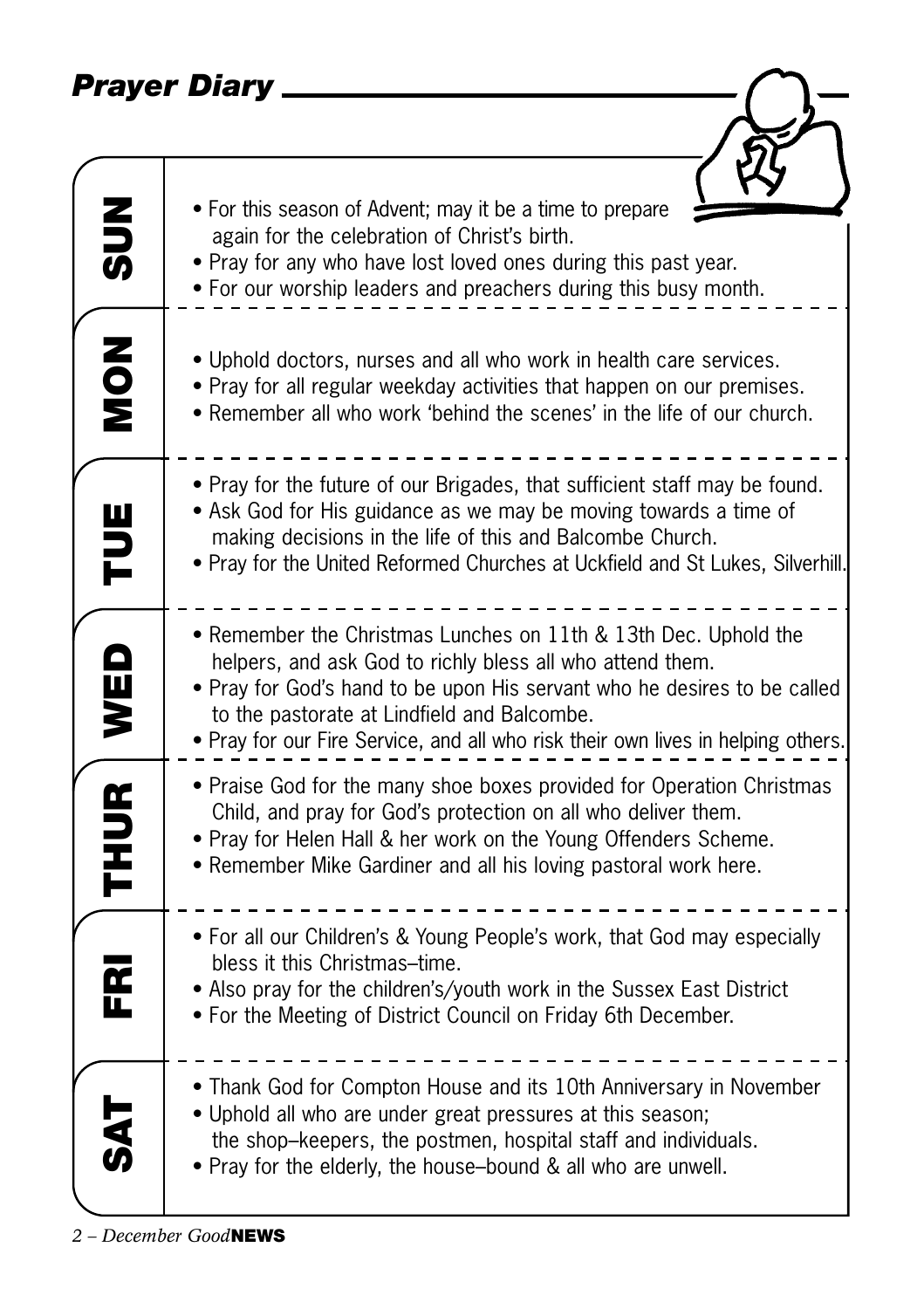## Progress in search for new minister

#### **IMPORTANT NOTICE TO ALL CHURCH MEMBERS AND REGULAR WORSHIPPERS**

#### **The Rev Colin Bones from Canford Heath URC in Poole will be 'preaching with a view' at all of our services on December 8th.**

The Elders of both Lindfield and Balcombe considered Colin's CV and then met with him on Wednesday 13th November. Following this, a Special Elders' Meeting was held on Sunday 17th November when it was unanimously agreed to invite Colin to come and 'preach with a view' which he has willingly accepted. There will also be opportunity to meet both Colin and his wife,



Catherine, on **Saturday 7th December** when we will have a tea at

5.30pm followed by an informal time with them. We would aim to finish by about 7.30pm. If you need transport to and from the evening please telephone Tina Elphick on 01444 484440.

An Elders' Meeting is arranged for Wednesday 11th December and there will then be a **Special Church Meeting**, for Church Members only the following day, **Thursday 12th December** at 8.00pm. At this meeting there will be opportunity to discuss the situation and then we will vote to decide whether or not it is right for Colin to be called to serve as our Minister.

It is appreciated that this is a busy time for many people but we would ask that the weekend and the Special Church Meeting are given the highest priority. This is both a very exciting time and an important one in our church life and we need to be absolutely sure of the Lord's will and plan. Please, therefore, make every effort to meet and hear Colin and attend the church meeting.

**Please make this a priority in your prayers.**  *Ron Goodenough, secretary* 

#### *Balcombe United Reformed Church*

Services for this month are as follows:–

**1st December** Hymn Choice – Donald Nisbet – 11am **15th December** CHRISTMAS CAROL SERVICE – 3.30pm Richard Tucker will be leading our Christmas Carol Service this year. Visitors are most welcome to join us on this special afternoon occasion. Tea and mince pies will be served after the service.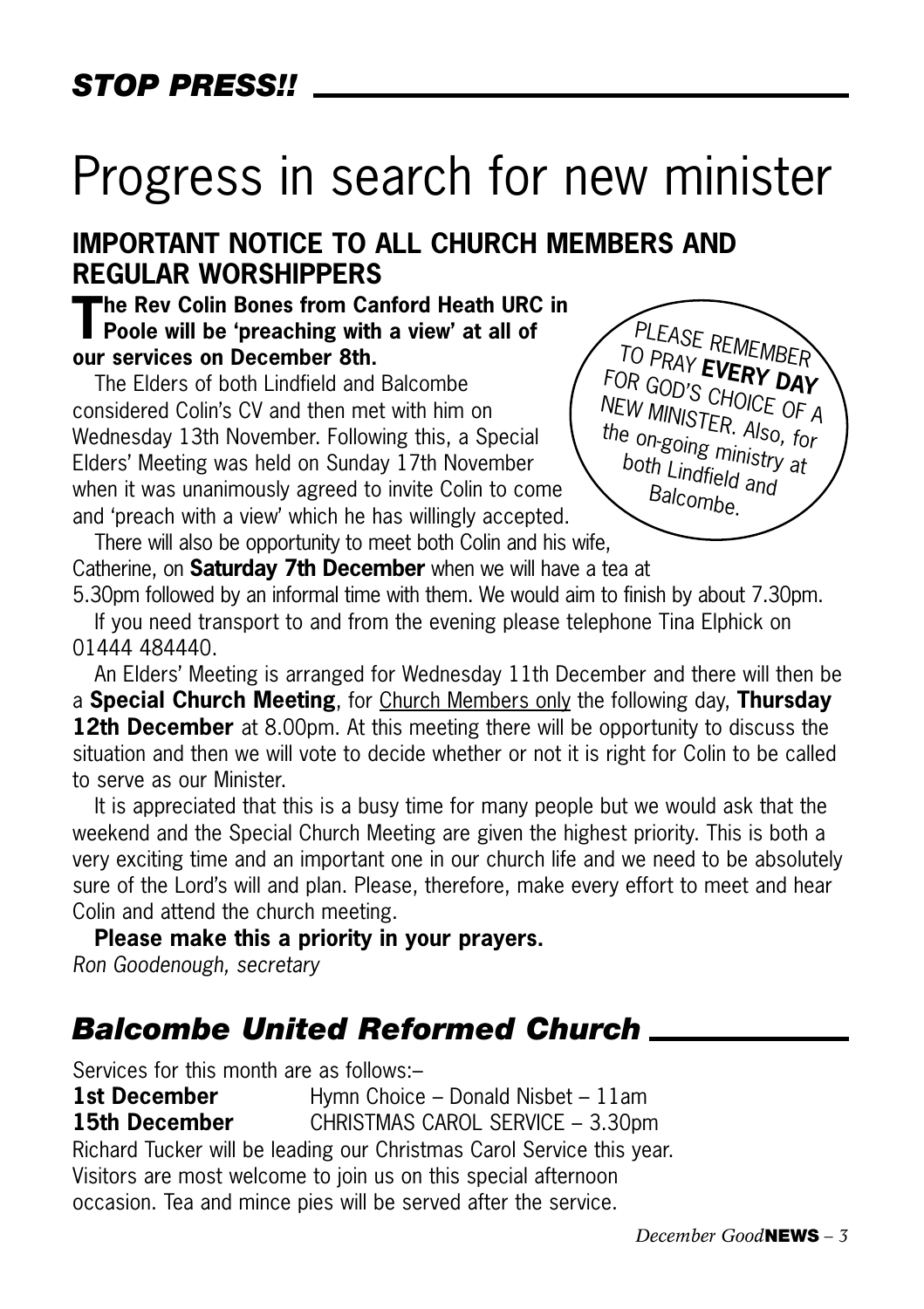

## King in stable shocker!

**What if Jesus wasn't born in a stable? You would have thought that Joseph might at least have considered his fiancée's somewhat delicate position, as they entered the town! Why did God bother telling humble shepherds about Christ's birth – when there were many more important people in the world at the time? And if Christmas is a time of peace and joy, why are the crime rates double that of June? Above all, what does it matter to me?**

The traditional nativity appears to point to a heavily pregnant woman limping over the Bethlehem threshold with her husband–to–be frantically trying to make the dire situation better by getting a room somewhere. Nick Cuthbert, in his booklet "12 myths of Christmas", explains that it is more likely that Mary and Joseph stayed with relatives (Joseph's forefathers lived there: Luke 2:3) as the 'inn' may not have been the local 'watering hole' that we may think of. "The Greek word for 'inn' that's used here [Luke 3:7] is only used one other time by Luke where it is translated 'guest room'. In another place where he does mean 'inn', Luke uses a totally different word." Cuthbert also suggests that they may have both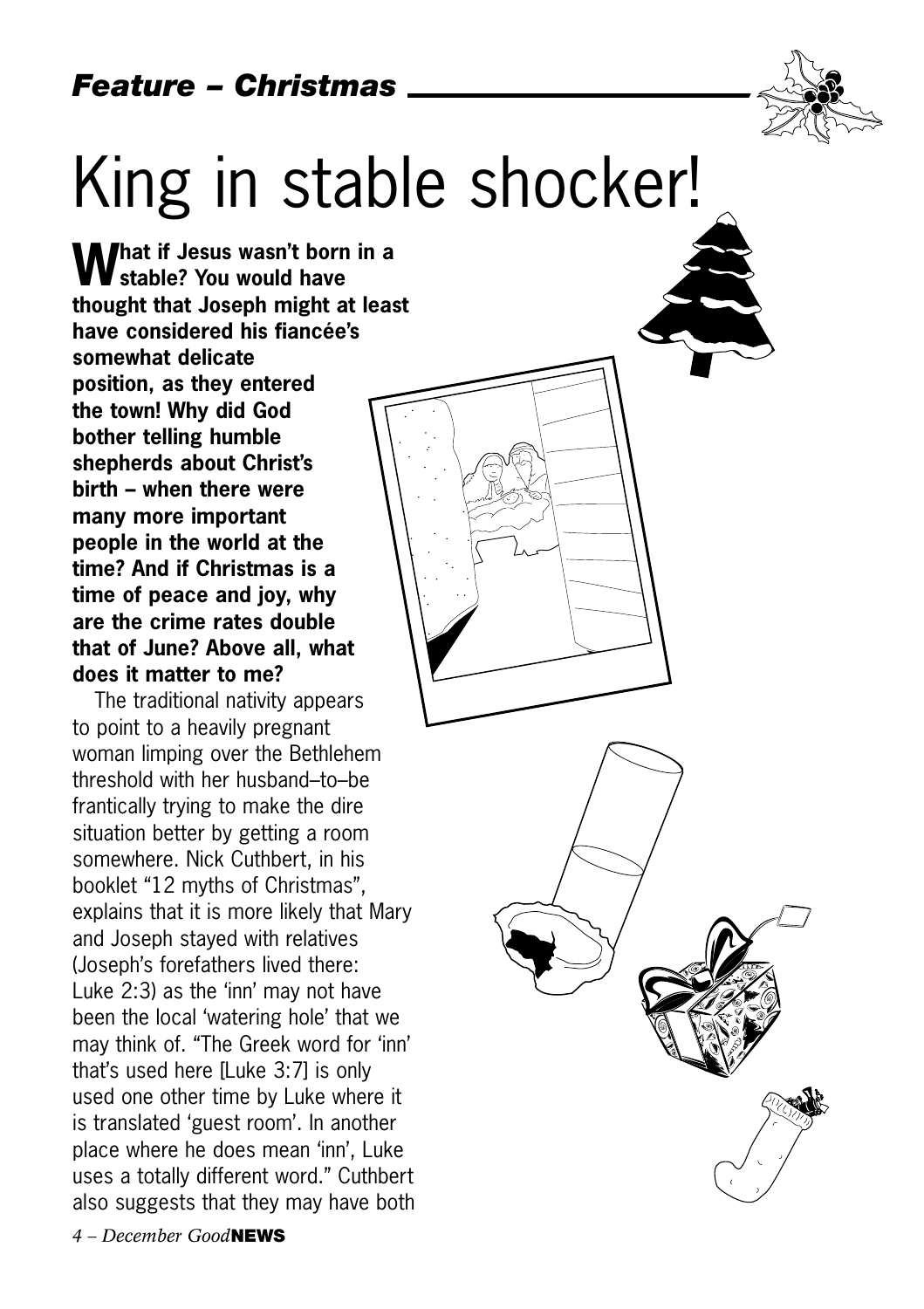been in town for several weeks before it was time for Jesus to be born. So maybe Joseph had done a bit more planning than the poor guy gets credit for!

Soon after Christ's birth, an angel of the Lord appears to a bunch of shepherds telling them "a Saviour has been born to you" (Luke 2:11). Steve Chalke writes "Not only were these people at the bottom of the social pile when it came to the Roman Empire, they also found themselves excluded from the worshipping community of Israel by virtue of their profession". In an article featured in Christianity & Renewal magazine, Chalke highlights just how Jesus' birth would have impacted on the political leaders of the time. "So it is" says Chalke "that the child who would be the Saviour, not just of Israel but of the whole world, was born to lowly parents in a world dominated by the powerful and the privileged and so declared that God was on the side of the poor." Of course, it's still true today, the good news of Christ's kingdom is not for a select few, but for everybody.

So Christmas symbolically marks the time when Jesus entered the world. The message that Christ preached was that of peace and love, yet today it appears to have fallen on deaf ears, especially at this time of

year. One Mori poll suggests that there are three million family rows each Christmas! Divorce rates are higher directly after the festive season. Large cities state crime figures for violence, sexual offences, burglary and other crimes being twice as high in December as in June. For a number of years now Christmas has been a time of heightened alert from terrorist attacks of all kinds.

If anything these sad facts illustrate our need for a personal Saviour. Jesus did not come to give us all something to do before the Queen's speech – He came to give our life meaning, help us overcome fear of death and show love and forgiveness to us. This is just the beginning though. Maybe you have been or are going to church this Christmas – that is a great start, but please don't think that is all Jesus is about! www.rejesus.co.uk is a good starting point for knowing more about this amazing story we are getting ready to celebrate. But you could of course come in to the church for a chat, just like many of our High Street neighbours – Lindfield URC is open every day of the week, we'd be pleased to talk with you at this special time of year. Don't just get caught up in the Christmas 'headlines'!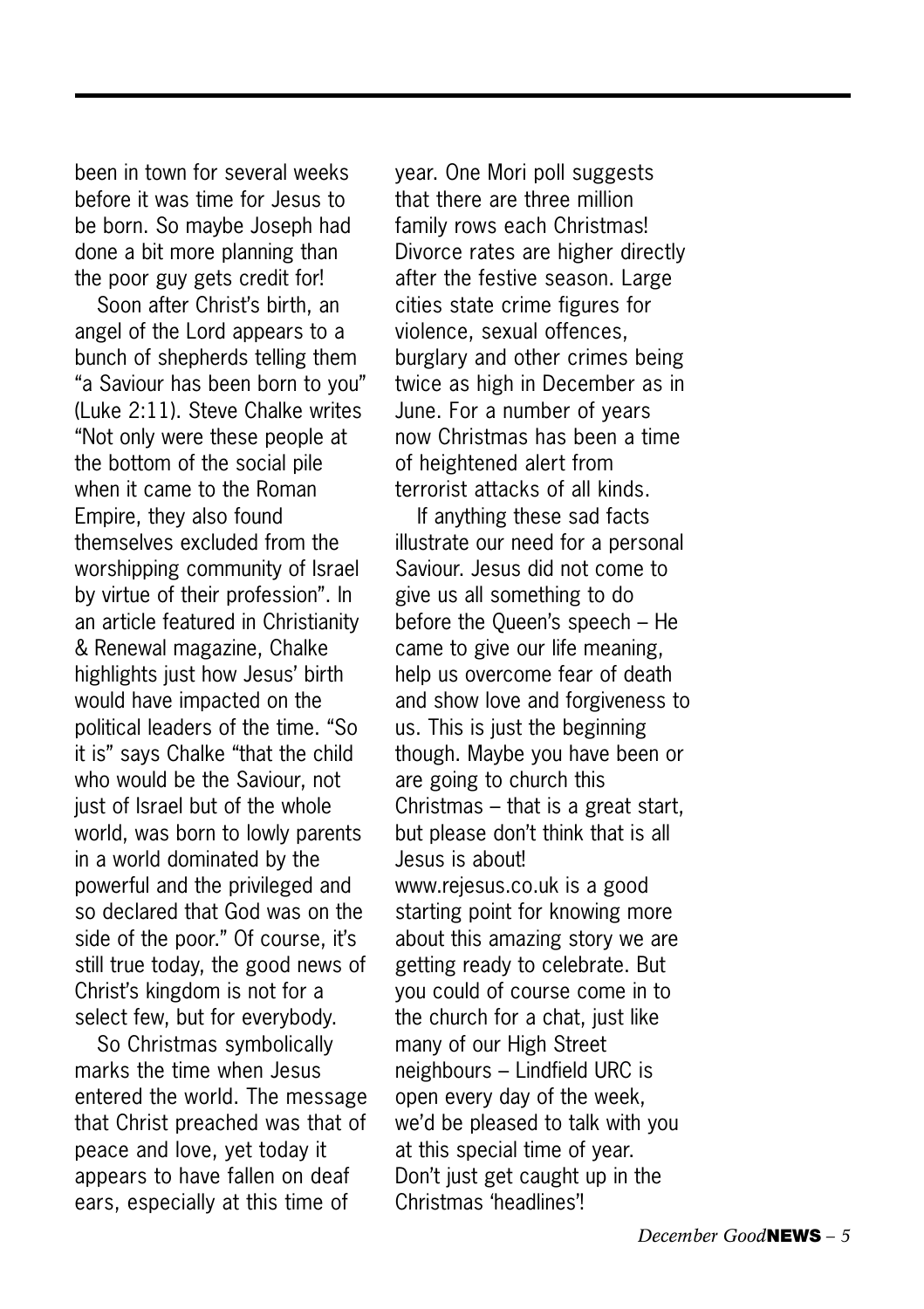

**Okay, so we know he has a beard, says "Ho, ho, ho" and his jacket only turned red when Coca-Cola got involved, but is there a Christian history to Father Christmas? The land we call Turkey, in Asia Minor, was the birthplace of Nicholas. Born into a wealthy Christian home, Nicholas was said to appreciate the gifts of love and care he received in Patara. These characteristics would become the essence of this man who was to become one of the most well-known Christians of all time.**

**Cadly for Nicholas, his parents died while he was still young. The reality of this loss evoked in the young man a desire to exemplify in his own life, the remembrance he held on to of his faithful parents. Faithful not only to him, as their son, but robust in their teaching the Christian faith to Nicholas.**

Nicholas acquired his parents' wealth, but also their way of caring and commitment to others. Legend has it that Nicholas became brutally aware of the poverty of others when hearing of a local man who had three daughters who were of the age to be married. The father lacked the financial and material needs for a dowry – the custom of the time – so the daughters could not be offered in marriage. The end result was likely slavery, or prostitution for the three women. Secretly one night, Nicholas climbed onto the roof of the home of the man and his

daughters, and dropped a round bag of gold down the chimney. In the morning a stunned father found the miraculous gold and realised that at least his eldest daughter would be saved from the horrors that could be hers without a dowry. Great rejoicing, yet sadness for the father, as there were two other daughters that needed help. The next night, Nicholas repeated his gold drop. But how was this happening? Realising a third bag of gold might be forthcoming, the next night the father hid from sight in order to witness the actions of their benefactor. Nicholas made his third and final approach and released the bag of gold into the chimney and started to move away quickly. The father embraced Nicholas

*6 – December Good***NEWS**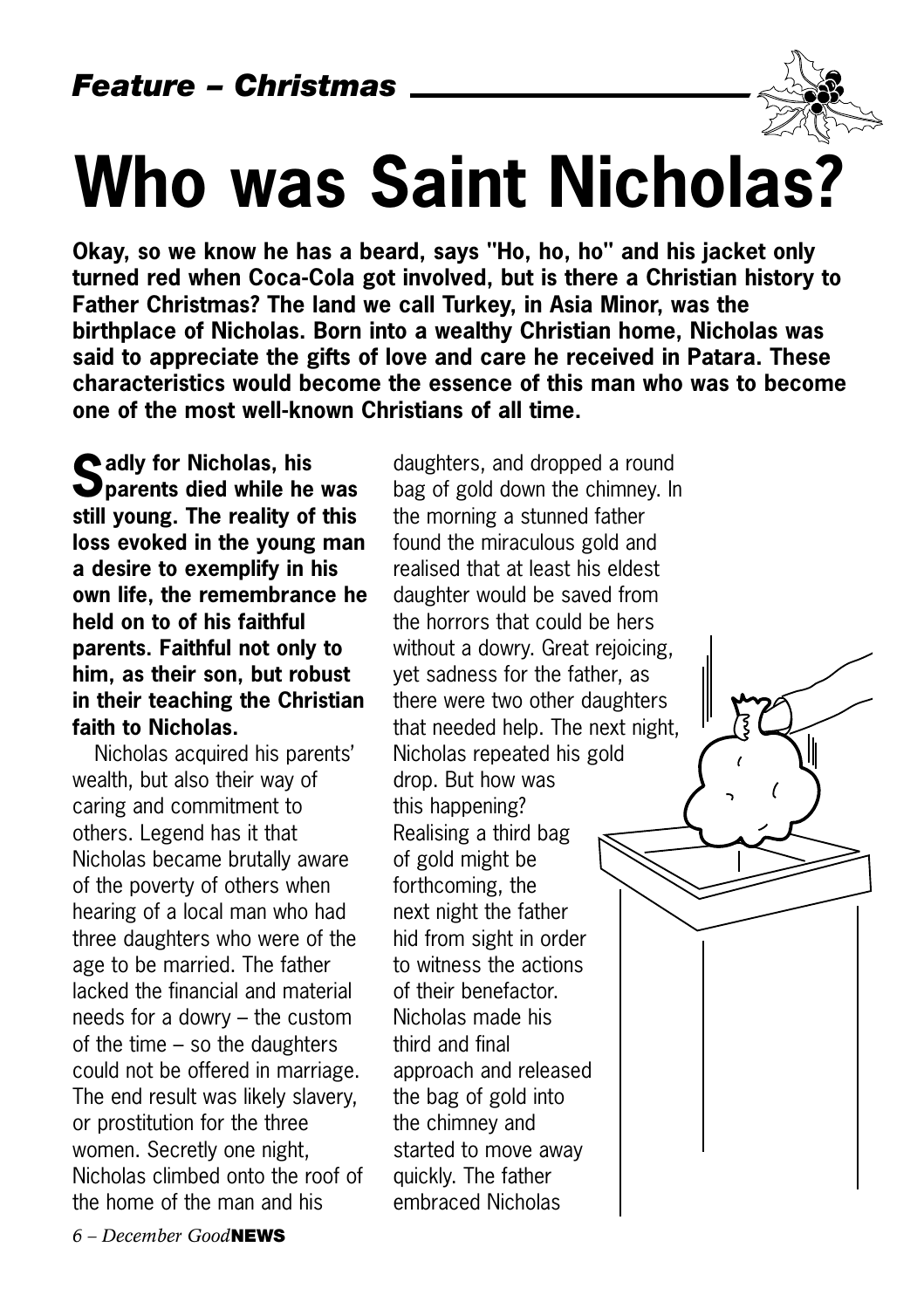and fell on his knees before the gift giver. Nicholas quickly asked the man to stand and thank God, not him, for God's goodness and for the gifts.

Nicholas made the city of Myra, mentioned in the book of Acts, his home – just a few miles from Patara on the Mediterranean coast.

A new bishop of Myra was being sought. The people prayed diligently. An elder churchman had a dream. The vision in the dream was that the priest should be in church early the next day and that the first person to enter the church should be the next bishop and his name would be Nicholas.

As was his custom, Nicholas made his way to the church for prayers as the angelus rang. Upon entering the church Nicholas saw the elderly man near the door. Nicholas greeted the priest with due respect and warmth. The priest said, "what is your name?". The answer came, 'Nicholas, your servant for Jesus' sake'. 'Praise God', exclaimed the priest and told Nicholas he was to be the next bishop. Stunned and bewildered, Nicholas said 'No!'. The priest escorted Nicholas to the clergy, as they knew of the man's vision;



they cheered and sang. Those who knew this Nicholas were especially overjoyed. Within weeks, Nicholas was ordained and consecrated and hailed Bishop of Myra.

These stories and miracles can inspire us today in our earthly pilgrimage. We often expect too little. His long cherished legacy needs revival today. His fame and Christian devotion would inspire nations like Russia, Greece, Northern France, Germany, Belgium and Holland. Christians of many lands and traditions continue to honour this saint of God. Although some traditions have minimised his position, giving way to the invention of Santa Claus, it is time to reclaim this saint for our own. He is our Santa Claus.

#### *J M Rosenthal*

http://www.anglicancommunion.org/stnicholas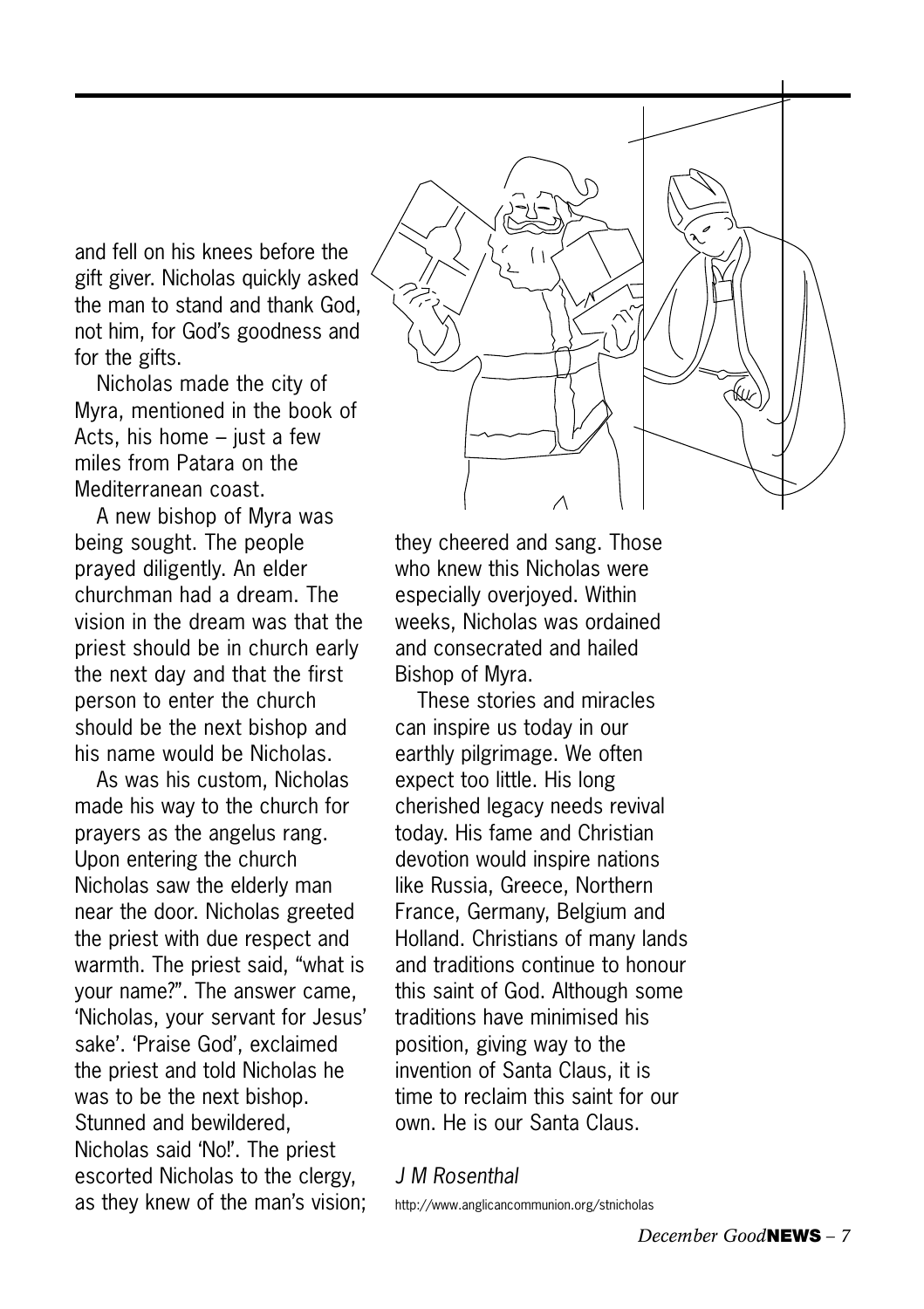## A place of protection

**This Christmas, 12 million refugees – mostly in poor countries – are looking for a place to belong to and rebuild their lives. Christian charity Tearfund reminds us that God wants everyone to have a place to belong to. Through Jesus, he invites us all into his family, and asks us to welcome poor and lonely people too, like Nyanjok…**

**Refugees leave their homes because it is not safe to stay. But, arriving in a new country, it's often hard to get legal refugee status and the protection and practical help it brings.**

Nyanjok fled to Cairo after her parents and eight–year–old son were killed when soldiers attacked their village. She's desperate to find a place of protection for her other six children. Tearfund partner, Joint Relief Ministries (JRM) is helping her apply for legal refugee status – but it can take up to two years. In the meantime, with no welfare provision, Nyanjok says it's hard to be a mother in the circumstances. She is now able to get some practical support though JRM, who run a free health clinic in the shantytown where they live. "They really help us" she smiles. "They gave us food when we didn't have any. They care about our problems."

Check out Isaiah 58:7!

When we consider Christmas time, do we consider that Jesus

and his family were refugees? Soon after He was born an Angel told Joseph 'Take the child and his mother and escape to Egypt. Stay there until I tell you, for Herod is going to search for the child and kill him'. (Matthew 2:13–15)

Jesus needed Mary and Joseph to protect him. As refugees they fled, it must have been a scary time for them, their son and his future was very important to them – and to us. In the Bible, God often says how important it is to offer protection to vulnerable people. Just as he "defends the cause of the fatherless and widow, and loves the alien [refugee], giving them food and clothing", he says "You are to love those who are aliens" too. (Deuteronomy 10:18–19)

God offers all of us a place of protection during life's storms. He invites us to come and take our place in his family this Christmas. As we do so in comfort, we should remember both practically and in prayer those who are refugees and away from home this Christmas time.

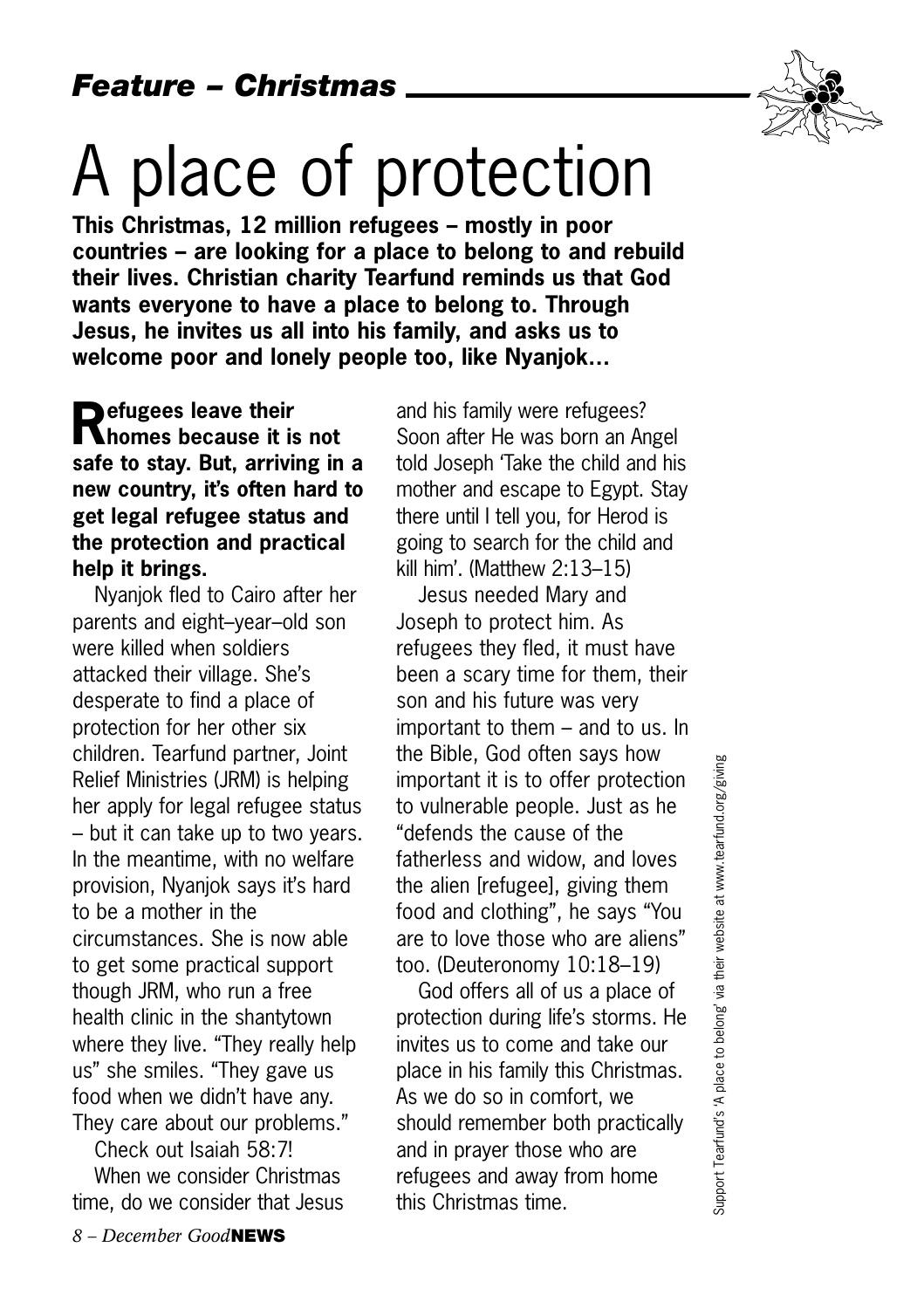## **Toys under the tree**

**I store in New York City that t was "Macy's" department is said to have been the first to decorate its window display in the run up to Christmas, back in 1874. It is from there that we have developed into mean shopping machines, each Briton spending an average of £826 on food, drink and presents – according to research carried out by Switch last year.**

The toys and games market is worth £850m at Christmas alone! One person who seeks to take a share of it is Gary Grant, owner of Britain's biggest independent retail toy chain – 'The Entertainer'.

However, when Gary became a Christian over ten years ago, Christ not only transformed his life, but his business too. Firstly, none of his shops open on Sundays, and, secondly, he only sells products which don't conflict with the 'welfare of children'. In an interview printed in Christianity & Renewal magazine, Gary Grant said "If it's there, I've endorsed it and the child trusts me. So if we're stocking something, I want to make sure it isn't poison."

That decision has cost the company £400,000 in Harry

Potter merchandise alone last year. Gary said he recognised it was one thing to read the Rowling books, but quite another to role–play being a witch, casting spells etc. His business sense may not seem sensible to all, but he quotes the Bible to back up his stance (see right).

Elsewhere in the children's market, the Scottish Bible Society is distributing a state–of–the–art interactive CD–ROM giving the player the chance to go on a virtual pilgrimage to major sites and events of the Bible. More details on 'Ultimate Adventure' – see page 11.

And if you need a more unique gift this season, why not check out World Vision's www.great–gifts.org – where you get the opportunity to buy practical items for those in the world who need it. For instance, £17 will buy ten chickens for a family in Uganda. They get to have eggs to eat or sell and chicks to share with family, friends and neighbours. You receive a certificate and card to give to the person who you are buying the gift for. They get to know that their present opportunity has helped someone who really needs it. See page 10.



**1 Samuel 2:30** *"Those who honour me, I will honour".*

#### **Romans 12:2**

*"Do not conform any longer to the pattern of the world, but be transformed by the renewing of your mind".*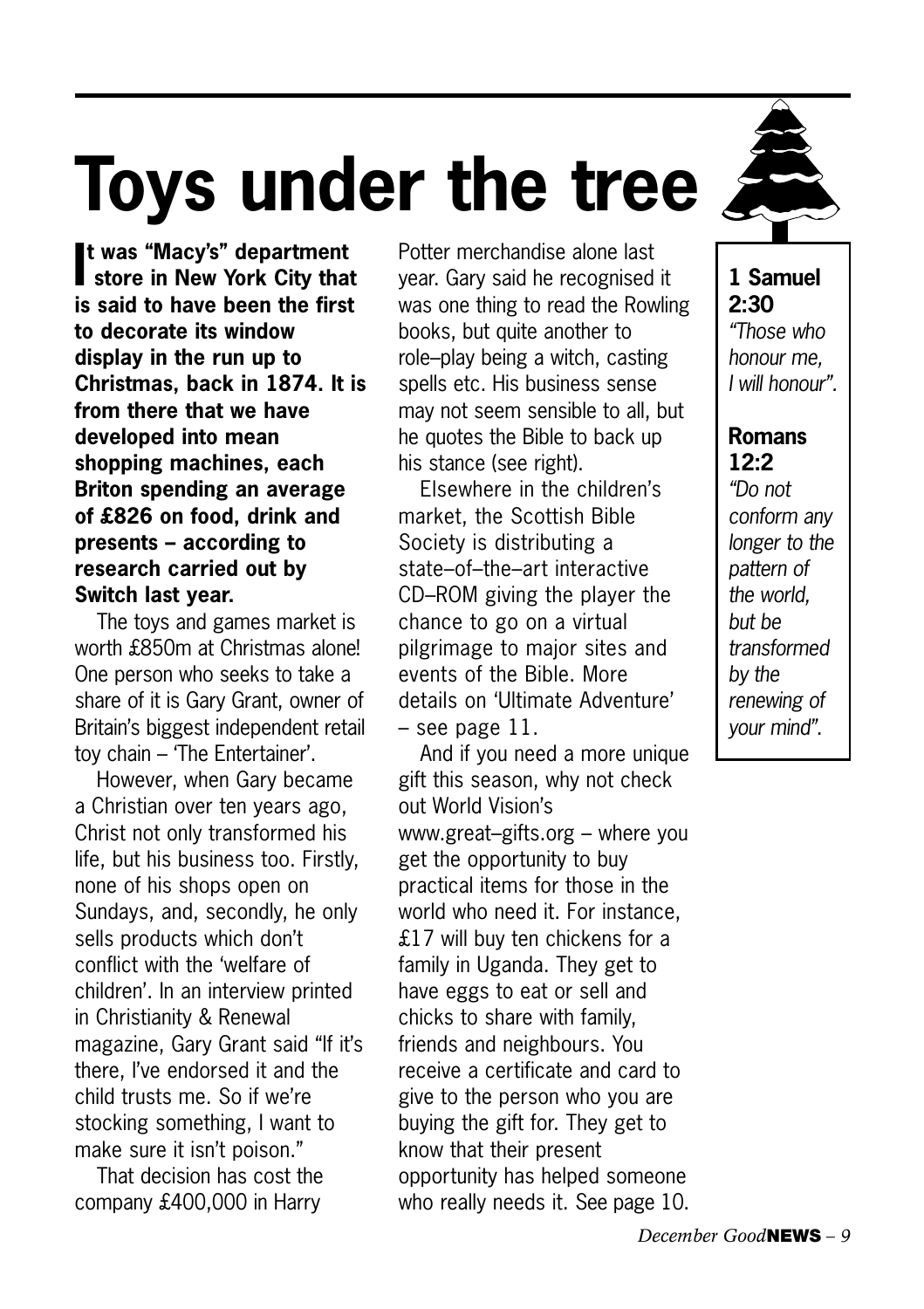

**HOW DOES 'GREAT-GIFTS' WORK?** 

You are here, backs Post 1 Here-**Step 1** Browse our gift range and buy online

**Step 2** Your gift is dispatched overseas

GRTS | MY BARET | HOW TO ORDER REQUEST A CATALOGUE REAL LIFE STORES TILL A RESID

The alternative gift catalogue

**Step 3**  You receive a certificate and a card to give your friend or family member

For enquiries call World Vision on 0845 075 7574

#### **Some example gifts available...**



**Gift A: 4 fruit trees for a family in Vietnam**  This gift will give a family a regular crop of fruit. Not only will it improve their diet and health, they'll also be able to sell fruit at the market and earn a little extra income.

 $£10$  **C** Add to basket ??



**Gift E: Train 8 health visitors in Ethiopia**  Health visitors in Ethiopia play a vital role.Your gift will help them do their life-saving work, going into family homes and telling people about basic healthcare and educating them about HIV/AIDS.  $£25$   $□$  Add to basket ??



*"I always dreamed of having a proper job and a normal life. Thank you from my heart, for making this possible for me."* Helen, Chirundu, Zambia

#### **Gift O: A sewing machine and a career**

This could be the best investment you'll make all year! Provide a sewing machine and 18 months' business training to a woman in Africa.Your reward? The knowledge that you're helping restore the dignity of a woman who was forced to work in the sex trade in order to survive. Now you can give her a brighter future.  $£295$  **Add to basket** ??

*...great gifts change lives*

www.great-gifts.org ts.org MWW.81691-8



World Vision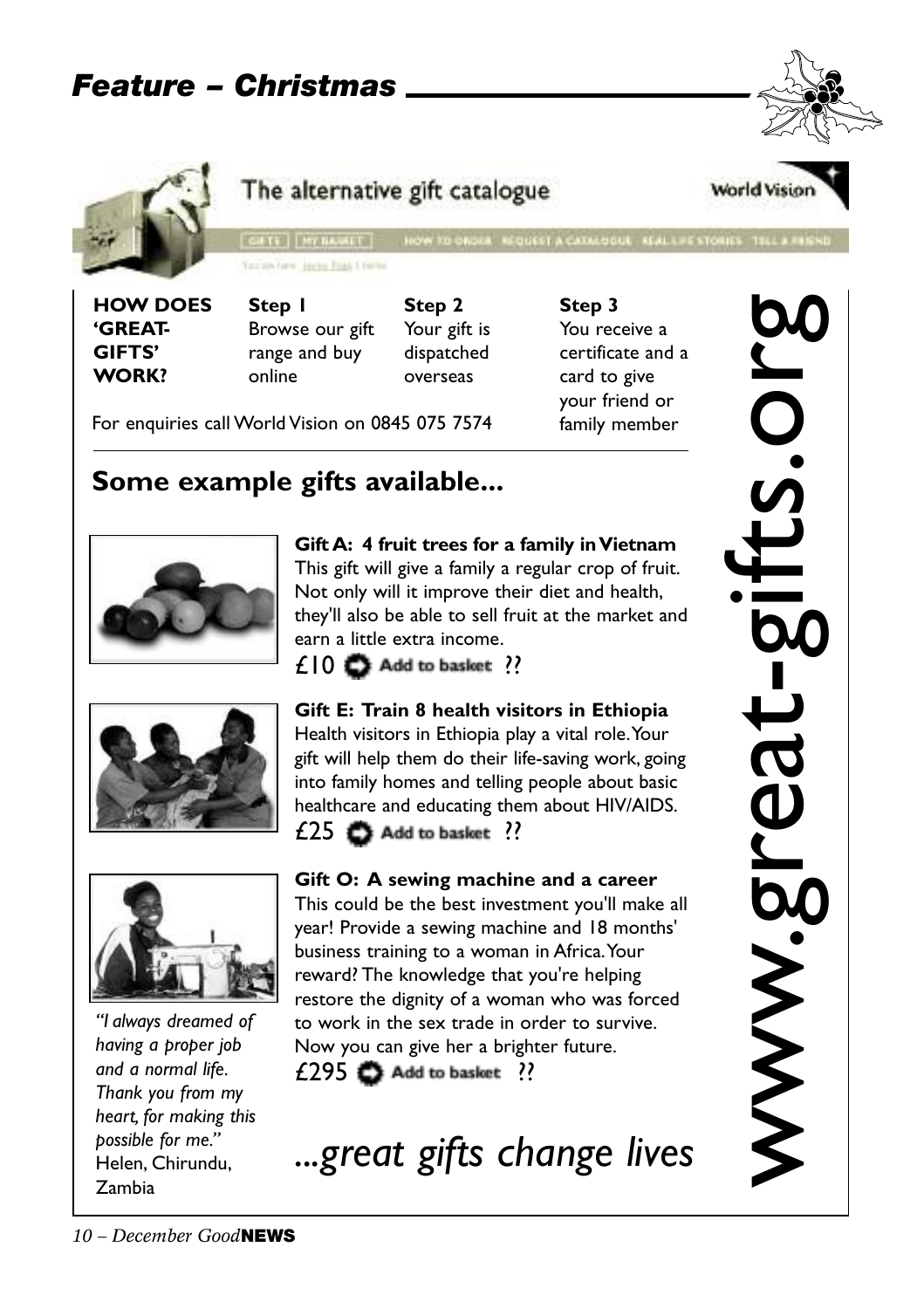## The present that lets you re-live Biblical times via CD-ROM

**Bible Society's new multi–media, interactive CD–ROM gives young people the chance to go on a virtual pilgrimage to major sites and events of the Bible.**

Ultimate Adventure is created as a 'walk–through' game that involves information gathering and problem solving to give access to the next part of the adventure. From a futuristic 'Hall of Time' situated by a tranquil Lake Galilee, players pick from nine interactive journeys, from the Exodus to the Resurrection. These immediately transport players to a different biblical landscape shortly after the

events occurred. After each adventure, 25 multiple choice questions test how much they have learnt.



In the course of

playing, users can quiz fifty Bible characters. They can take the opportunity to seek out Paul in a dank cell beneath the palace of Governor Festus in Caesarea. Players decide whether to gather information to release the prisoner or keep him there! Aimed at ages 10 and

upwards playing alone and 7 years up with adult support, the

game has been designed for school, home and church use. Explanations of customs, beliefs and traditions, and the opportunity to make moral choices and to hear the Bible stories related by eye–witnesses, make it an exciting tool for the classroom or junior church.

Multimedia game judges were impressed enough to nominate Ultimate Adventure for an EMMA (Electronic Multi–Media Awards). Education advisors have backed it too. RE Advisor for RE Today Services Rosemary Rivett describes it as "superbly designed resource to support learning about the Bible guaranteed to engage, challenge and inform".

Ultimate Adventure runs on Windows and Macintosh computers and costs £39.95 (inc.VAT). It is available for order by telephoning Marston Christian Books on 01235 465612. Or you buy online at www.scottishbibles.com

*"The characters were great and the graphics were cool ... It gives you a much better picture of just what it was like in those days. The scenery and clothes make you feel so much more part of it."* Freya Scott, 15.

> Source: Word In Action, Bible Society Magazine, WInter 02/03Source: Word In Action, Bible Society Magazine, Winter 02/03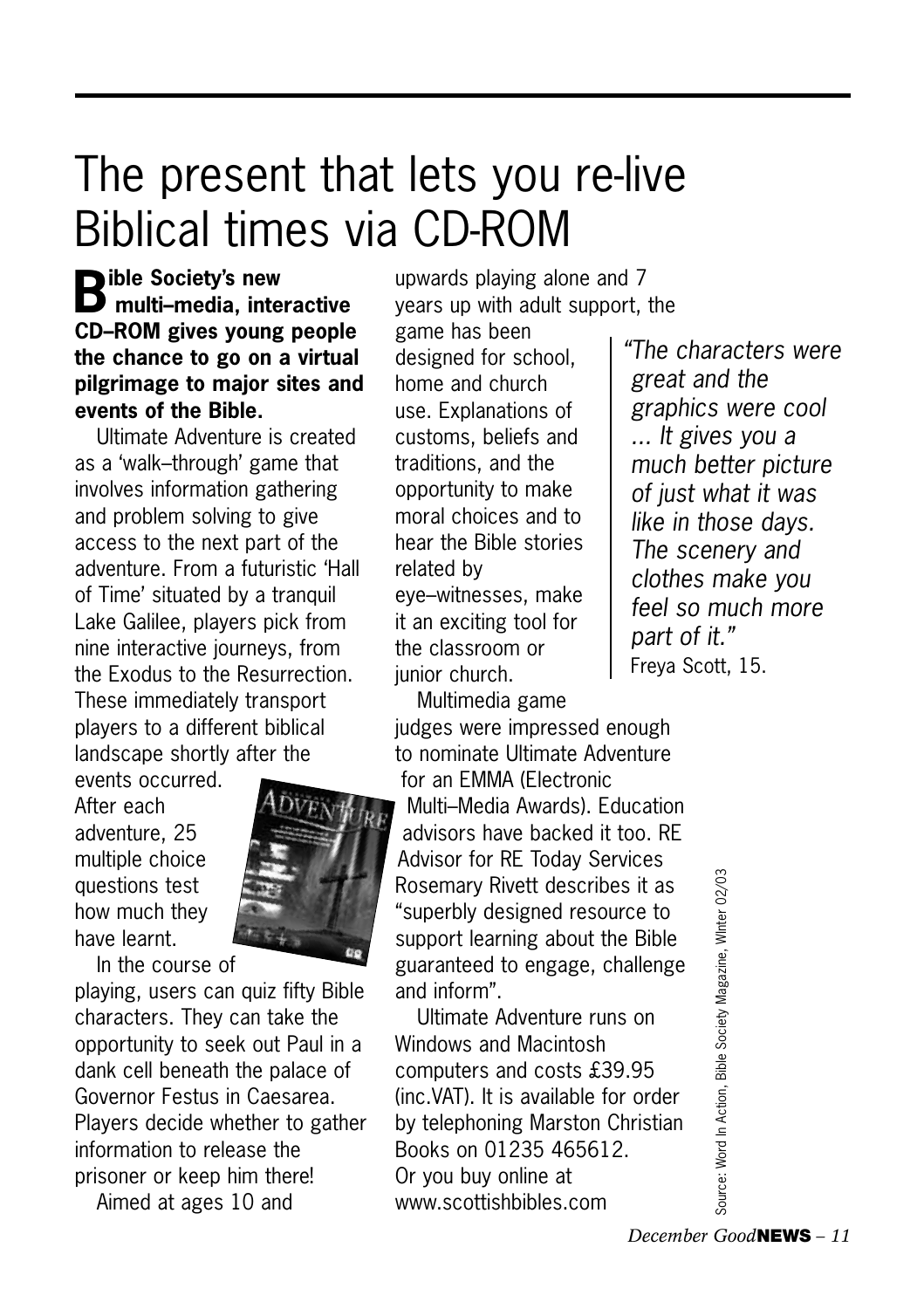**Sid Collins** would like to say thank you to everyone for their prayers whilst he was in hospital in November, also for the Pastoral visit which happened at a time when it looked as though the operation would be postponed. For a second time, the presence of Mike helped ease the situation.

#### **Mary and Chris Comber**

give a belated thank you to everyone who, in any way, helped them in their 'smooth move' to Finches Gardens.

#### **Bereavement**

We extend our love to Jo and Paul Bloxham, Jo's sister Jane, and all of the family on the recent death of Wendy Musson, Jo and Jane's mother. The thanksgiving service was held on 12th November.

#### **Boys' Brigade**

A big thank you to all who in any way supported our coffee morning. A sum of £215 was raised.

#### **The Fellowship**

We shall be holding our Christmas Tea (at the church) on Wednesday 18th December at 2.45pm. There will be some entertainment. Do come and join us, if you are able, on this special afternoon.

#### **Letter from Hilary Slater:**

Dear Friends

I had intended writing a letter to you all when I moved to Rustington at the end of May as I didn't have a chance to say goodbye. Everything happened so quickly in the end I hardly had time to turn round. Time seems to have gone very quickly but what with the electricity man, the gas man, the carpet man, the kitchen men, the decorator and shortly the bathroom workmen, it is not surprising. And then there is waiting for deliveries! I only managed 2 swims in the sea and it was super.

I am very pleased with my flat and Rustington is lovely. I do miss you all at Lindfield URC as Rustington URC is not quite the same – fewer people in the congregation and rather a lack of young people but I do see Kay and Peter McIntosh from time to time.

As Christmas is approaching, I will take this opportunity of wishing you all a very Happy Christmas and hopefully a prosperous New Year.

My love to you all, *Hilary Slatter*

### Tallest shoebox tower yet!

Thank you to all those who made up shoeboxes to send to children in other parts of the world. We collected over 150 – our highest so far. It was great to see them piled up at the

front of the church. Keep a watch out for updates from Samaritan's purse. When we receive them we will put them on the Missions Table. In the



meantime if you have access to the internet the website is www.samaritanspurse.org *Missions Group*

*12 – December Good***NEWS**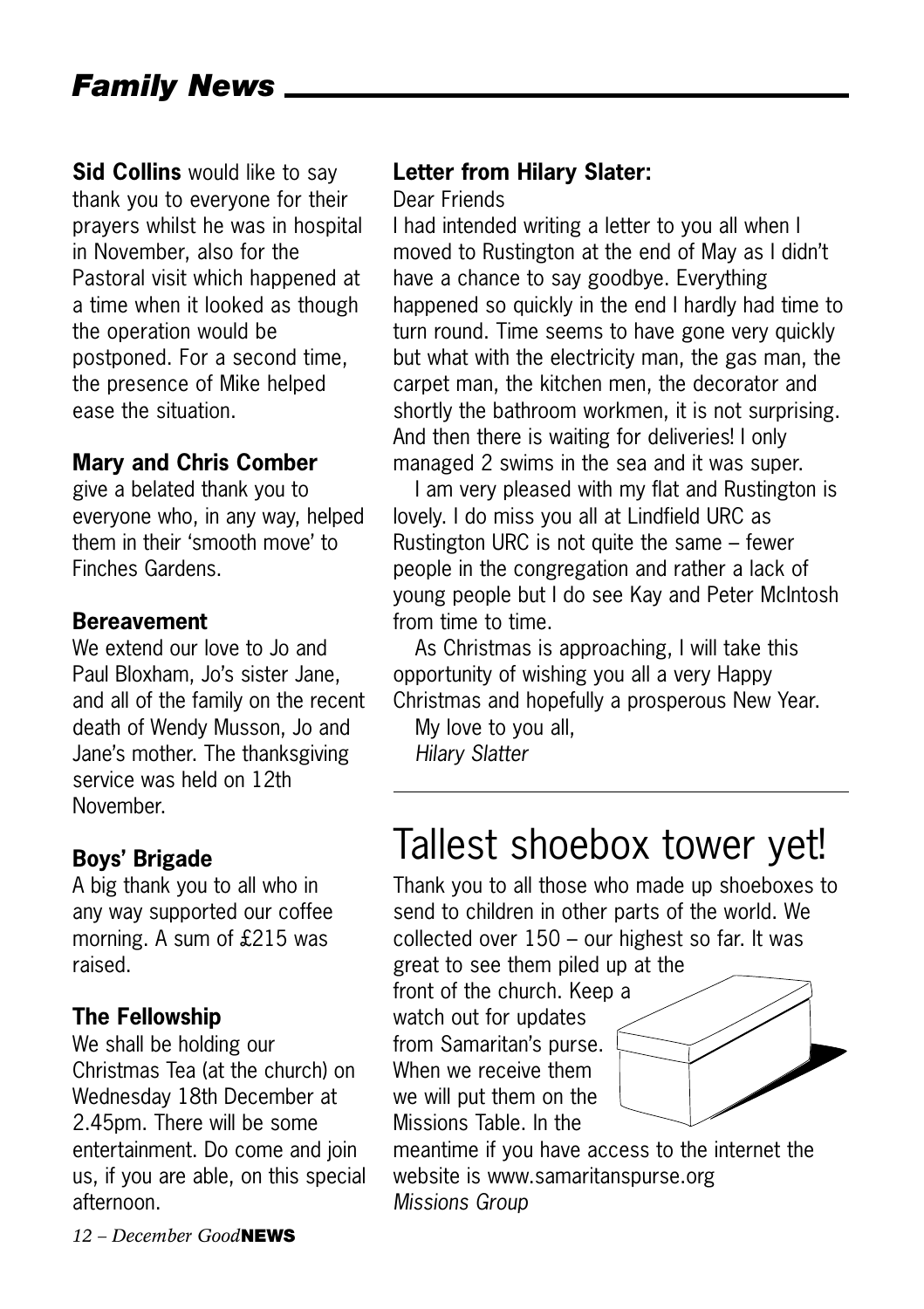## A missive from the gnome's 'ome!

Yes, you are right, it is us again – the garden gnomes, but sad to say we have to bid you all at Lindfield a fond farewell!

You see, we're journeying on to new 'mission fields' – namely the Burgess Hill Baptist Church, which is just around the corner from the "gnome's 'ome"! Very convenient, and they do tea and coffee too!

So, before we go, we wanted to share with you all the other "good news" – that our Plant and Pud Sales (Spring into Summer etc) have produced a wonderful total of £600 for the Royal Alex. Children's Hospital, Brighton – The Rockinghorse Appeal.

So to everyone who helped and supported us in any way, our very grateful thanks. See, with love and team spirit, we can move mountains!

We wish you all a very happy Christmas and may the road taking us all into the year ahead be lit with the light and love of Jesus. Shalom.

*Pad & Blossom!*



#### *News*

### **Adoptive children face a 'sad day'**

Christian campaign groups described the House of Lords' decision to extend joint adoption of children to cohabiting couples as a "further victory for political correctness". CARE and the Evangelical Alliance said they

enthusiastically supported the majority of the Adoption and Children Bill, but hoped that the best interests of the child, rather than the "rights" of adults are put first.

Source: Christian Herald – the UK's only inter–church weekly. Subscribe on 01903 602100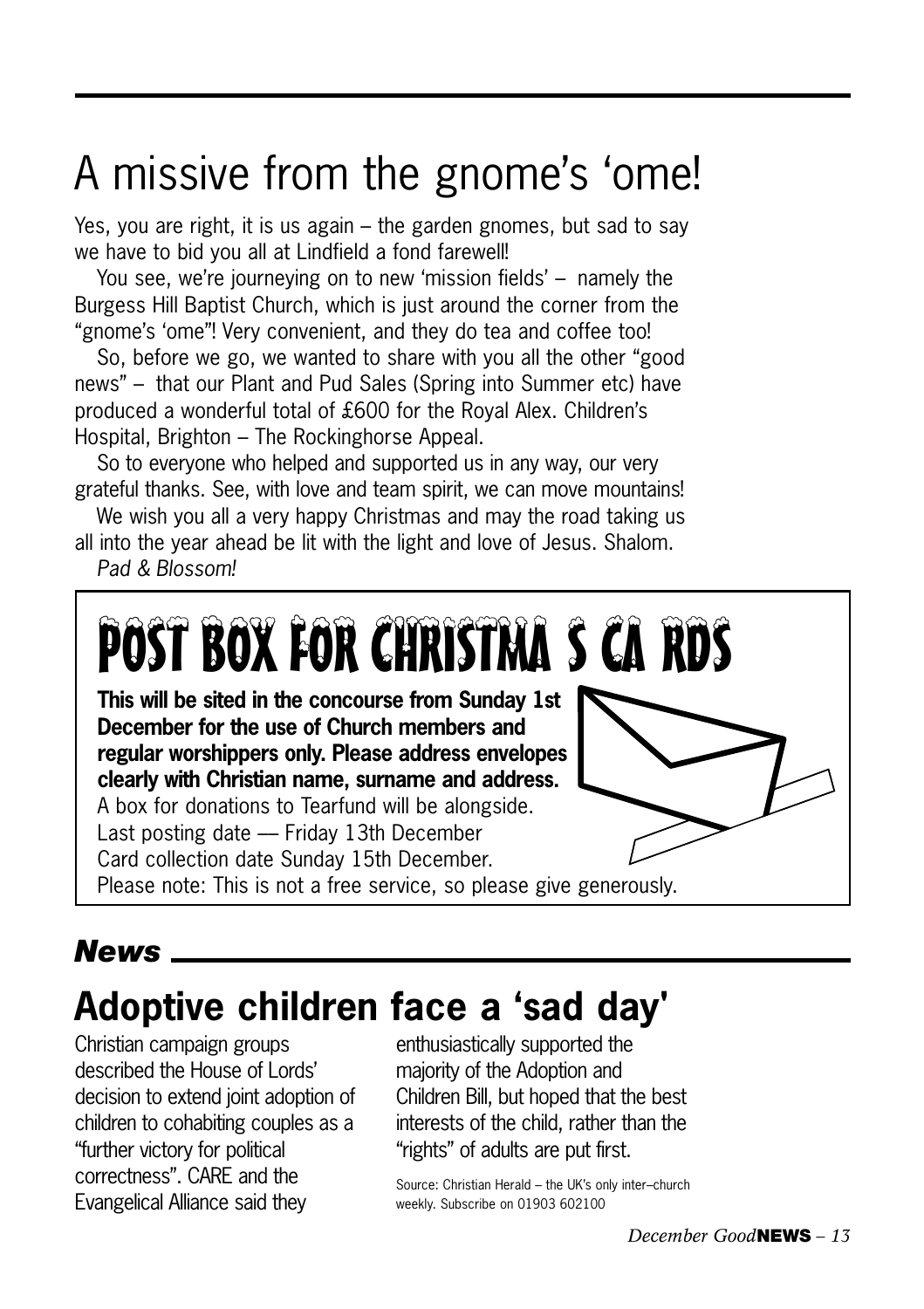## Worthing Churches Homeless Project

**I when I met him. At the ripe t was a warm July afternoon young age of 94, Rupert Bacon, formerly a Baptist missionary to Brazil, now has his home at Lomas House, Worthing, a huge Edwardian property run by our old friends Peter and Kay McIntosh.** 

Its once fine kitchen garden had largely been reclaimed by brambles and weeds except for one modest area where vegetables were still being grown, this time by Rupert! Of course, his name was familiar to me. Rupert Bacon House was the new name that had been given to the Homeless Project's first residential property in Byron Road, Worthing. That's where I had heard it.

As we walked and talked, the miracle of what had taken place 12 years earlier unfolded when Rupert and others had the vision to do something positive for the town's many homeless. "Soup and sandwich" runs on the sea front had been established as a stop gap measure to feed the cold and hungry but long term measures were essential to help people back into society after personal and family traumas had led them into a homeless way of life. Rupert, then in his early 80s, had

spotted a former Reading Room (one of hundreds up and down the land that had been established at the turn of the last century by local Trusts for working men) that had been empty for almost 70 years. His enquiries quickly led him, with the help of local clergy, into re–establishing the Trust. The property was sold for "a tidy sum" which was then used to kick start the newly formed Homeless Projects. Inside the house Rupert chatted with staff and offered words of encouragement to one of the residents.

On our return to Lomas House he quietly announced that a further Day Centre for the homeless was due to open the following day. Clearly the visionary mantle had been passed to a new generation carrying on the good work. What an inspiration Rupert has been, and still is!

Now WCHP has the direct access hostel at Rupert Bacon House for 14 single homeless people – no drink or drugs, but all meals provided. Cornerstone House in Byron Road takes 12 residents as a second stage in rehabilitation, where they become more independent, taking responsibility for shopping, cooking and cleaning.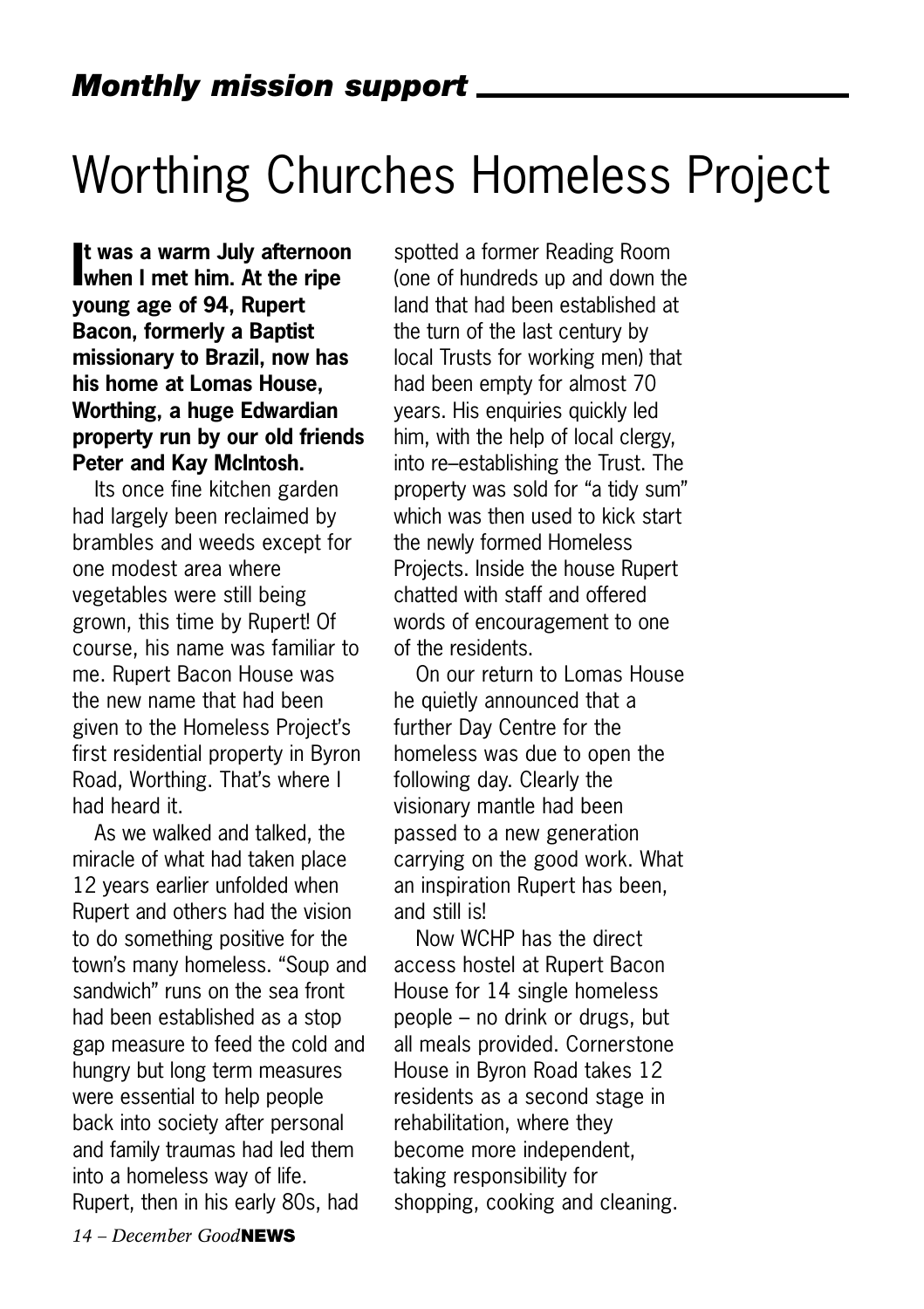The recently opened St Clare's Day Centre includes offices and a range of "drop in" facilities – hot showers, breakfasts and evening meals plus advice and help. Run by a Board of Trustees with a general manager, Tony Chasteauneuf, 20 full time staff and over 120 volunteers, WCHP also continues to provide soup and sandwiches on the seafront 5 days a week.

During the past year well over 500 men and women have received help. 200 who would otherwise have been on the streets, found safe accommodation with friendly, caring Christian staff. Sadly, around 100 people were turned away, several on up to four occasions, simply because there were not enough beds. Now there are plans to open further emergency accommodation to cater for another 12 beds, for which urgent funding is sought.

Continuation of this very worthwhile work depends on charitable donations and grants. That's why we are giving them our support once again this December. Our Missions display area in the church concourse carries further information.

*John Barling Missions Group*

#### **Mercy Ships Freetown, Sierra Leone**

*My world*

taylorn@ mercyships.org

Missionary tales by Nikki Taylor

When it rains, it really rains. The six month long rainy season is near the end. I love the change in seasons, you get the best of both worlds. Hot sun during the day and cool rain at night. We also get spectacular sunsets and fantastic lightning storms.

Delightfully, our cat is pregnant. We can expect wee kitties just after the ship comes. what fun! The kids on the ship love to see the cat at our house. They can't have pets on board.

The ship arrives on 9th November and we will all be arrayed in our Ashoby. This Nigerian word means family clothes. In special events the whole family is decked out in outfits from the same material, all in different styles. It looks spectacular.

But although the rain comes we have no water. We don't get any water when there is no power for the booster pump. Supplies have been low recently. We are all fed up of catching water from the roof and carting buckets of water around. No one has any clean clothes; it is just not fun. The grace of God is really needed when people get desperate and start using water to 'just wash one thing' when we don't have enough to drink or wash our bodies.

I heard good news just now: we got a full supply of water today, praise God. I will sleep in a clean bed tomorrow! Selfishness is hard to combat.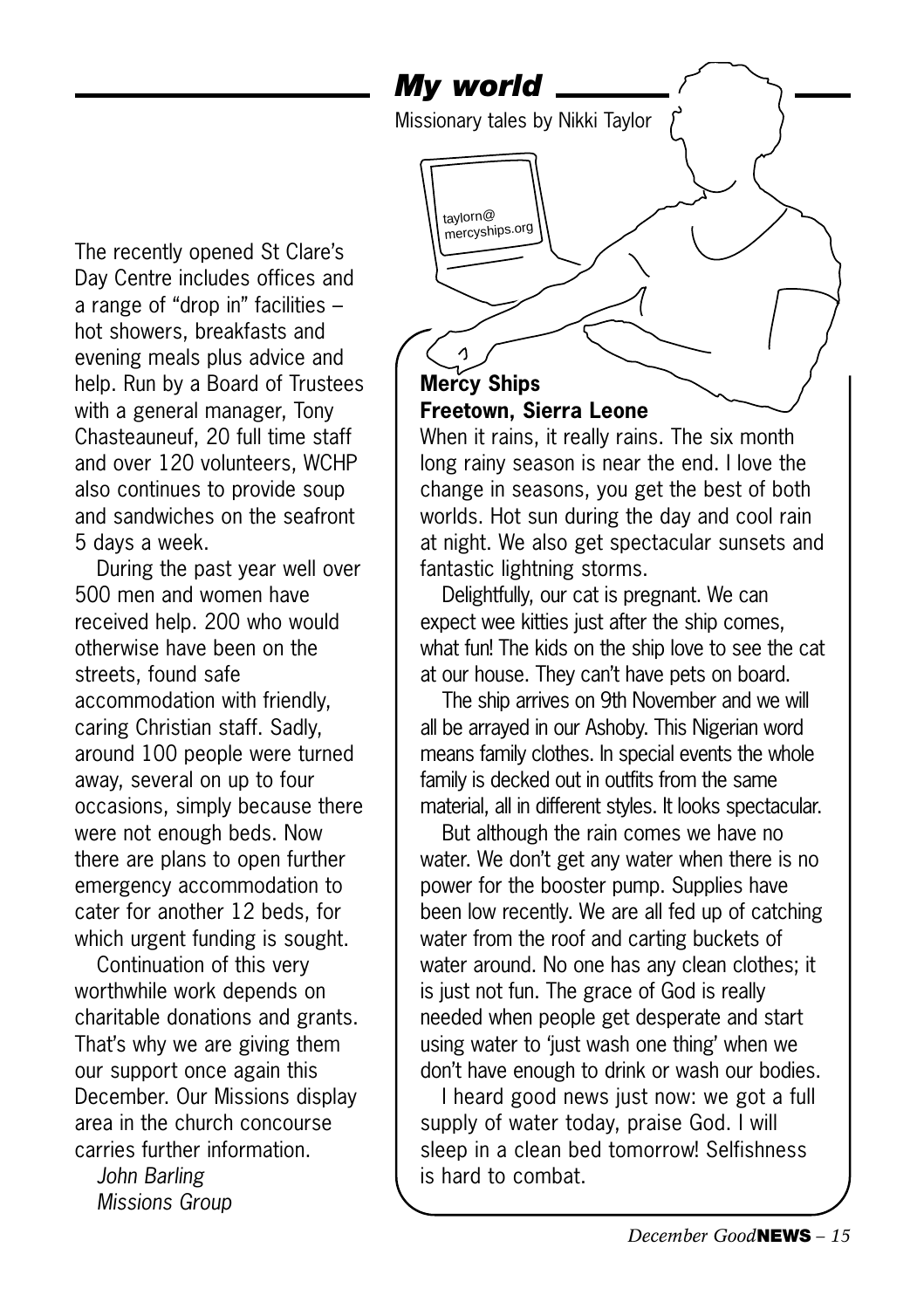| 1st<br>Sunday    | <b>9.30am</b> David Nibloe &                                                                                                                                                                                                      | 11th<br>Wednesday          | 12.30pmLunch                                                                                                                          |
|------------------|-----------------------------------------------------------------------------------------------------------------------------------------------------------------------------------------------------------------------------------|----------------------------|---------------------------------------------------------------------------------------------------------------------------------------|
|                  | <b>Gerry Willis</b><br>11.0am Gerry Willis<br>6.30pm Philip Wren                                                                                                                                                                  |                            | Fellowship<br>8.00pm Special Elders'<br>Meeting                                                                                       |
| 4th<br>Wednesday | <b>6.30pm</b> Village Night -<br>Church Open<br>Check out the large<br><b>Fairtrade stall in the</b><br>church!!                                                                                                                  | 12th<br>Thursday           | 8.00pm Special Church<br>Meeting                                                                                                      |
|                  |                                                                                                                                                                                                                                   | 13 <sub>th</sub><br>Friday | 12.30pmLunch<br>Fellowship                                                                                                            |
| 5th<br>Thursday  | House Groups                                                                                                                                                                                                                      |                            | 7.30pm Martyn Joseph<br>playing at Martlets Hall,<br>Burgess Hill (242888)                                                            |
| 7th<br>Saturday  | 5.30pm Tea for<br>members and regular<br>worshippers, an<br>opportunity to meet Colin<br>and Catherine Bones from<br>Canford Heath URC                                                                                            | 15th<br>Sunday             | 9.30am David Nibloe &<br>David Walters<br>11.0am Michael Davies<br>6.30pm Richard Walters<br>& Mike Gardiner                          |
| 8th<br>Sunday    | Rev Colin Bones will be<br>preaching at all three                                                                                                                                                                                 | 18th<br>Wednesday          | 2.45pm The Fellowship<br>(Christmas Tea)                                                                                              |
|                  | services<br>9.30am David Nibloe<br>& Rev Colin Bones<br>(Canford Heath URC)<br>11.0am Rev Colin Bones<br>12noon Copy Date for<br>January GoodNEWS<br>6.30pm Communion -<br><b>Richard Walters &amp;</b><br><b>Rev Colin Bones</b> | 19th<br>Thursday           | 7.30pm 'Night of Miracle                                                                                                              |
|                  |                                                                                                                                                                                                                                   | 22nd<br>Sunday             | 9.30am David Nibloe &<br>Stuart Dew . Service for a<br>the family<br>11.0am Communion<br><b>Barry Piper</b><br>6.30pm Richard Walters |

#### Meeting **pm** Special Church Meeting **10pm**Lunch Fellowship **7.30pm** Martyn Joseph ng at Martlets Hall, ess Hill (242888) **am** David Nibloe & Walters **am** Michael Davies **6.30pm** Richard Walters & Mike Gardiner

**pm** 'Night of Miracles'

**am** David Nibloe & t Dew • Service for all *the family* **am** Communion Piper **6.30pm** Richard Walters & Ron Goodenough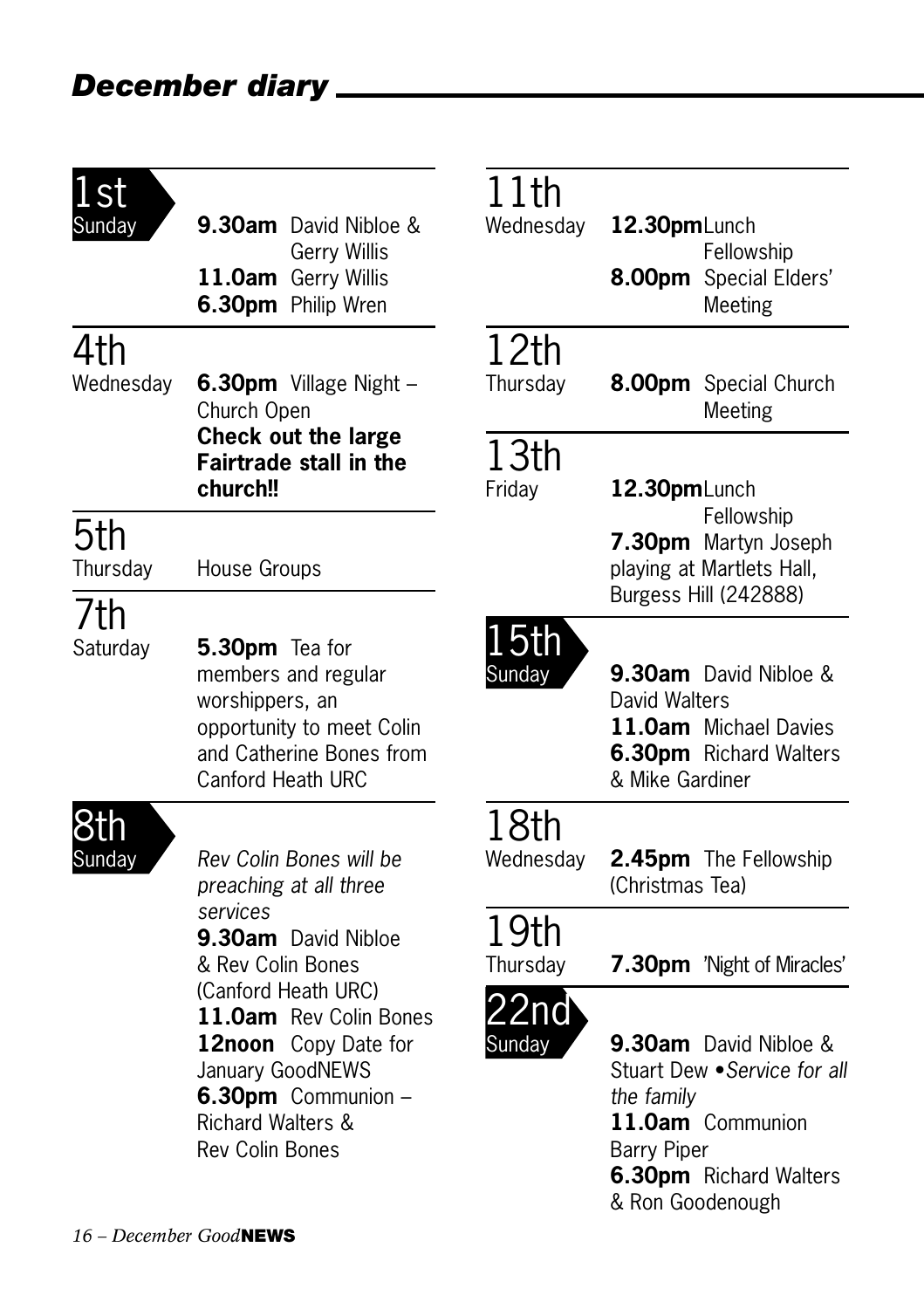## 24th

Christmas Eve **7.00pm** Celebrate Emmanuel, God with Us

### 25th

Christmas Day **10.30am** Service for all the Family



Sunday **10.30am** David Nibloe & Mike Gardiner *(Please Note: One morning service and no evening service)*



*Our church is open 7 days a week – whether you want to pray quietly alone, have someone pray with you or just talk! You are welcome.*

#### **Mon–Sat 10am - 1pm Sunday services**

### Sunday services explained...

The **9.30am service** is an opportunity for all age groups to join in a relaxed informal time. There is a crèche, and after about 20 minutes children and young people up to age 14 go out to their own groups on most Sundays.

**Coffee** is normally served between the morning services and after the evening one.

The **11.00am service** is usually more set and formal.

At **6.30pm** it is sometimes a celebration, sometimes a quieter ministry time and sometimes an open communion service or something quite different!

**Personal prayer** is available after every service. Prayer requests and brief statements of praise for answered prayer can be put in the red book on the concourse table. We can also offer personal prayer ministry at home or in hospital.

#### We **do not take up an offering** during the services, but all those wishing to give are invited to place a gift in one of the bowls at the doors

Cassette **recordings of services** can be borrowed free from the church.

before or after the service. Thank you.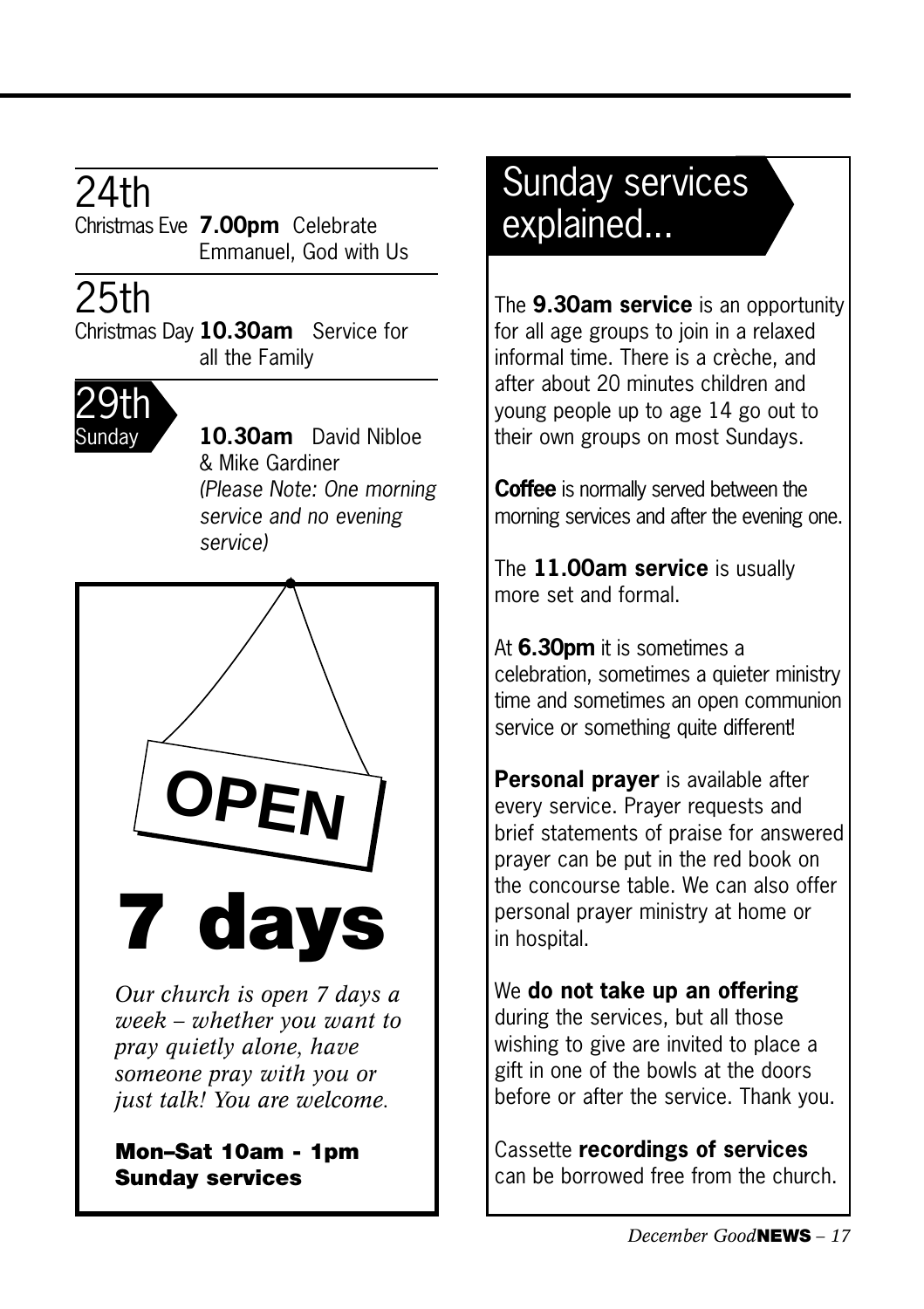#### *Church Secretary's Report 2001/02*

**Almost eleven months have elapsed since we said 'Goodbye' to Norman, our minister, and of course to Sarah. Many attended his farewell service and buffet lunch on 30th December when, from Hebrews 4: 12–16, he reminded us of the sacrifice of Jesus on the cross and that we can confidently approach him in repentance to receive grace and mercy in our time of need.**

Within a few weeks of his departure we were able to appoint Mike Gardiner as part time Pastoral Assistant. Looking back we have been able to see the Lord's timing in this. He has spent considerable time getting to know as many people as possible, visiting members and those linked with the church, getting alongside and ministering to those with specific needs and has conducted a number of funerals with all the associated pastoral work required. I have personally appreciated Mike's encouragement, as I know many others have, including the Pastoral Group.

Our membership now stands at 185, during the year two new members joined by transfer, three moved away from the area and sadly three died. It's been good to see numbers at our Sunday services being maintained; it's not unusual to see over 100 (including children) at our 9.30 service and almost as many at 11 o'clock. Recently around 150 attended the Brigades' Enrolment Service. Numbers at the 6.30 service have, however appeared to decline slightly. Without a minister, we have had to rely on outside speakers and more involvement from our own members, many of whom have high–pressure jobs. The regular commitment of our musicians and worship leaders is also valued and appreciated.

Many others are heavily involved and committed to the life of the church and play a vital role from teaching in Junior Church through to maintaining the fabric of the building; all are important.

We will look at the individual organisations within the church later but generally there are three basic areas that our activities fall into: our own members and regular worshippers, those outside of the church in our locality and those further afield throughout the world. A great deal of caring and supporting goes on within the fellowship, much of which is never seen except by those on the receiving end. Thank you to everyone active in this important aspect of church life, particularly the Pastoral Group who I know feel the pressure and responsibility. During the year 7 people attended a Bereavement Support Course and found this very helpful, some are continuing further. Then there is the neighbourhood that we should be reaching. In addition to the evangelism that takes place through our regular activities and organisations, we were able to conduct an Alpha Course this year. There is, however, some disappointment that we have not been able to do more, bearing in mind the

"it's not unusual to see over 100 at our 9.30 service"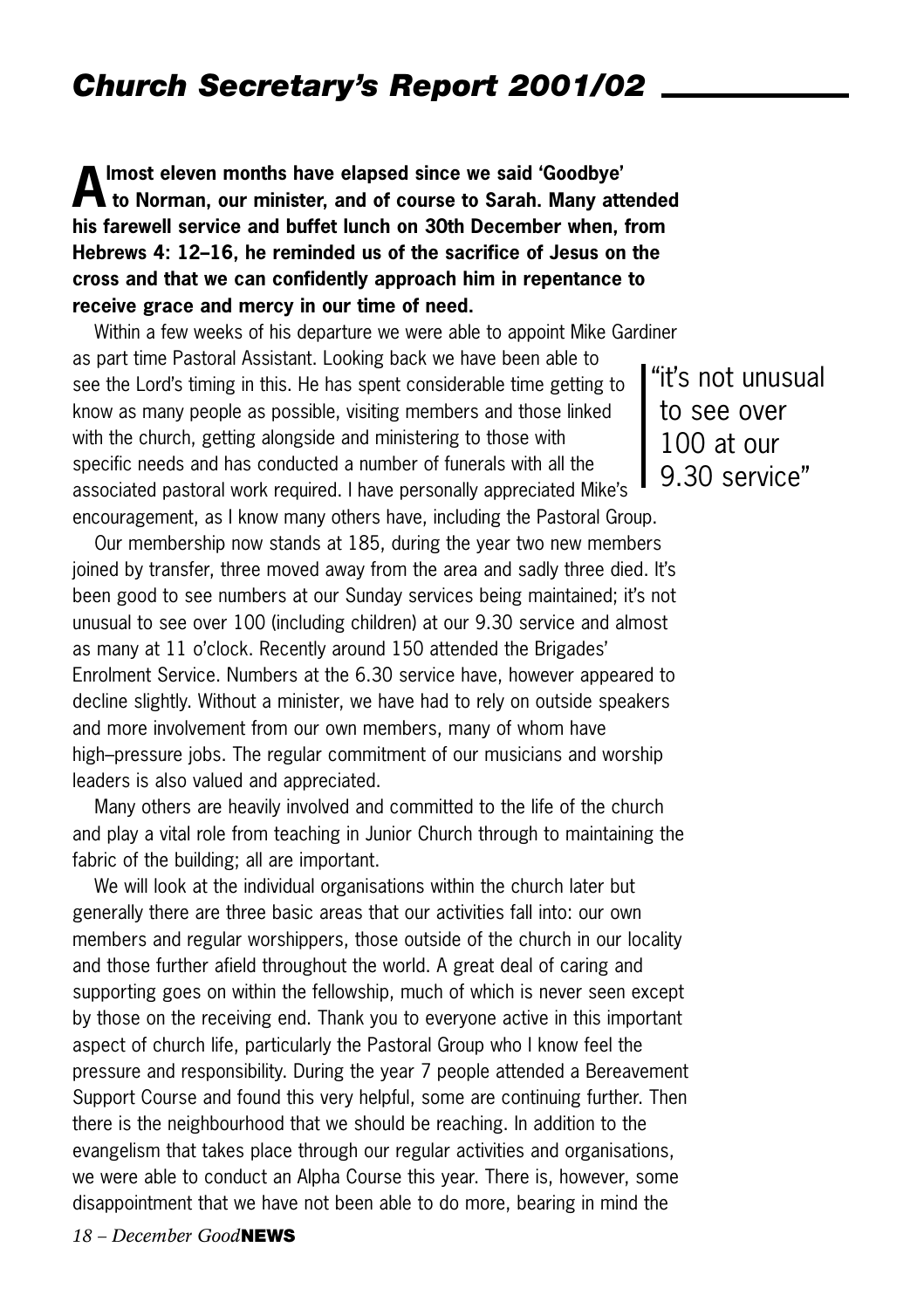challenge and encouragement we received from our 'Unite 2001' weekend a year ago. Looking further afield, we have maintained our support for World Mission. Our total giving this year from General Fund and individual donations will be around £17,500, which is really encouraging. Our mission suppers have included the visit of Ernest Lloyd from Christian Witness to Israel and a Tearfund Evening.

As in the previous few years, an all–age group of about 50 attended Spring Harvest. We were challenged by the theme this year taken from the letters to the seven churches in Revelation, particularly about maintaining our first love for Jesus and not being 'lukewarm'.



Perhaps this year more than before we have been more aware of legislation which affects church life and how we operate. Health and Safety, Hygiene, Data Protection and Child Protection are all matters that are increasingly affecting charitable organisations. We are currently introducing new vetting procedures, recommended by the URC nationally, for those who work with young people. These will require significant administrative effort and some will feel them intrusive particularly, perhaps, those who have been involved in this work in the church for many years. We need to follow correct procedures and use common sense. It is important to emphasise that our children and young people need to be valued and protected.

Reports on the various organisations and activities are summarised as follows, firstly the Youth and Children's activities:

**Stepping Stones**, meeting every Tuesday morning during term time still attracts a good number of parents and toddlers with 30 children on the books and a number on a waiting list. Around 20 children attend each week. The purpose of the group remains to provide a happy and safe environment where parents/carers and children can make new friends and enjoy each other's company. The desire amongst the leaders is to get alongside those who may be struggling and to use opportunities to share their faith. They long to see a major breakthrough in adults coming to know the Lord for themselves. The group has varying needs including a very unwell baby who needed major heart surgery during the year. The group has been praying for him and, although he has Downs Syndrome, he has made good progress.

**Junior Church** has about 50 children on the books and 18 teachers. An average of 35 children attend each Sunday. First Steps and Ramblers have merged and are now known as Ramblers. Both Ramblers and Hikers continue to use Children's Ministry teaching material but Adventurers are currently trialing a new material this quarter called 'Roots'. The Carpe Diem group has recently completed a Youth Alpha course, which was very popular with the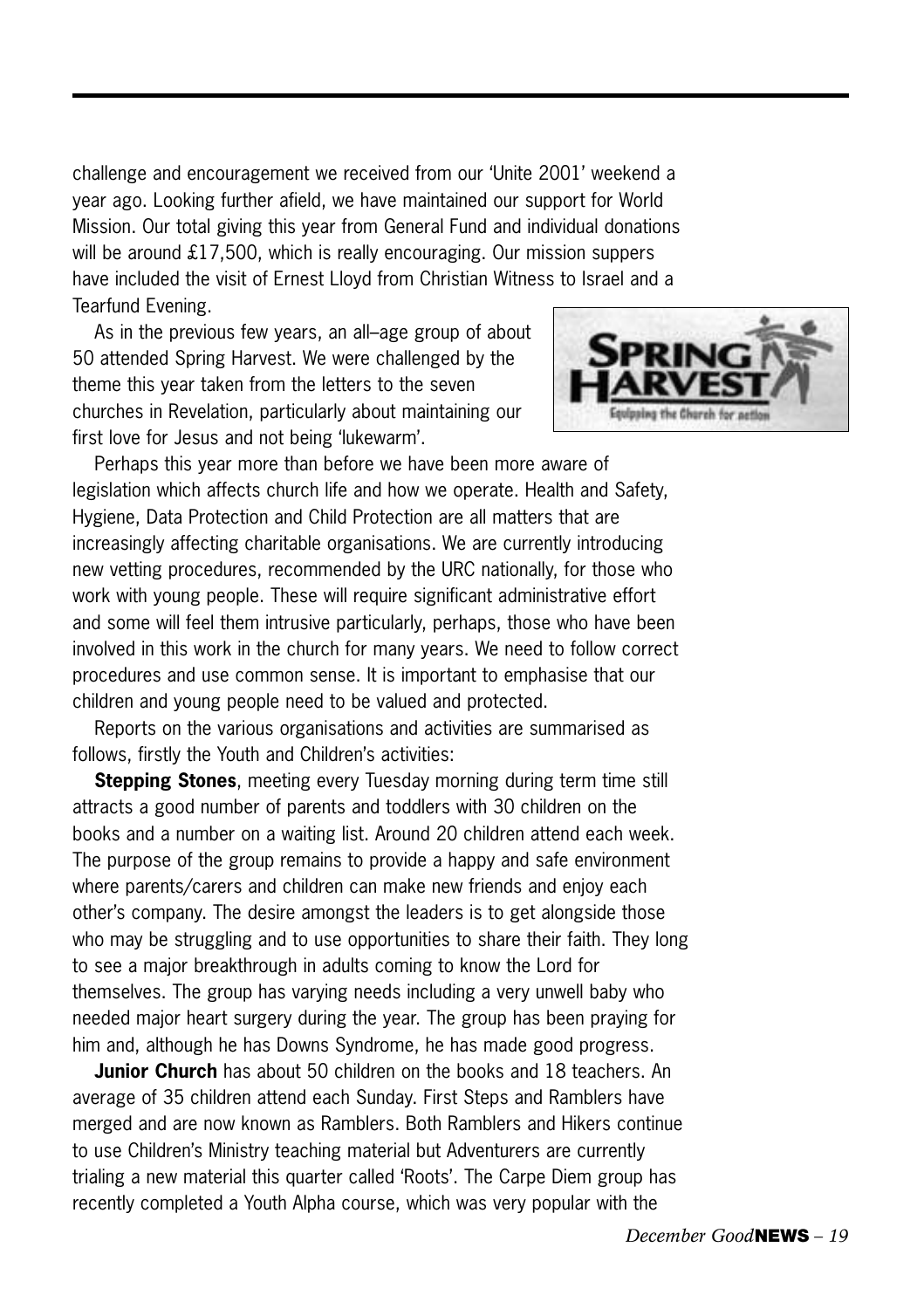#### *Report cont.*

youngsters who are now studying on a Sunday morning with 'Yo Yo'! In May a new format was started on the 2nd Sunday of the month. After the usual time in church all groups meet together in the Upper Room and this gathering is called 'Jigsaw'. The time together involves singing, drama, praying

together in small groups and lots more. In July a Jigsaw band

was formed with an Adventurer, three Carpe Diem members and one young person. Considering they had never played together before July, they are really good and the children respond better to singing along with a band rather than a CD.



After the summer break Carpe Diem had a Treasure Hunt and Barbecue followed by a video and then there was a J.C. F.A.B. B.Q. (Junior Church Fun and Barbecue), which was open to all children and parents. A fun afternoon was had by all, which included physical and mental skills, a bouncy castle, lots of food and was a good opportunity for teachers and parents to get to know one another.

**14+ Group** continues to meet on Sundays after the evening service either in the church lounge or in someone's home. Every six weeks or so there is a social activity, cinema, ice–skating, pizza etc. Numbers average half a dozen with a distinct lack of girls!! (in fact there aren't any). In addition to the leaders, assistance is given by other church members to lead and host and help in activities such as 'Grill a Christian' and that is much appreciated. The aims of the group are to:

- **1** Provide a focus for young people in the church at a potentially vulnerable age.
- **2** Enable the members to grow in their faith. In some cases to help them come to faith.
- **3** Create a 'safe' social environment for members to enjoy fellowship.
- **4** Be an 'entry' point to the church for young people from non–church families.
- **5** Encourage young people to build strong relationships with each other, and begin to organise themselves independently so that they will re–form and encourage each other when away from the framework of the group, particularly as this is the group from which members "leave" to go off to college etc.

The main specific need for the 14+ group at the present time is prayer.

**The Girls' Brigade** reports that during the year, probably more than any other, they have spent a great deal of time meeting and praying about their staffing difficulties. With a number wishing to stand down or take a break after many years' service they were left with insufficient staff to keep all sections of the Company open.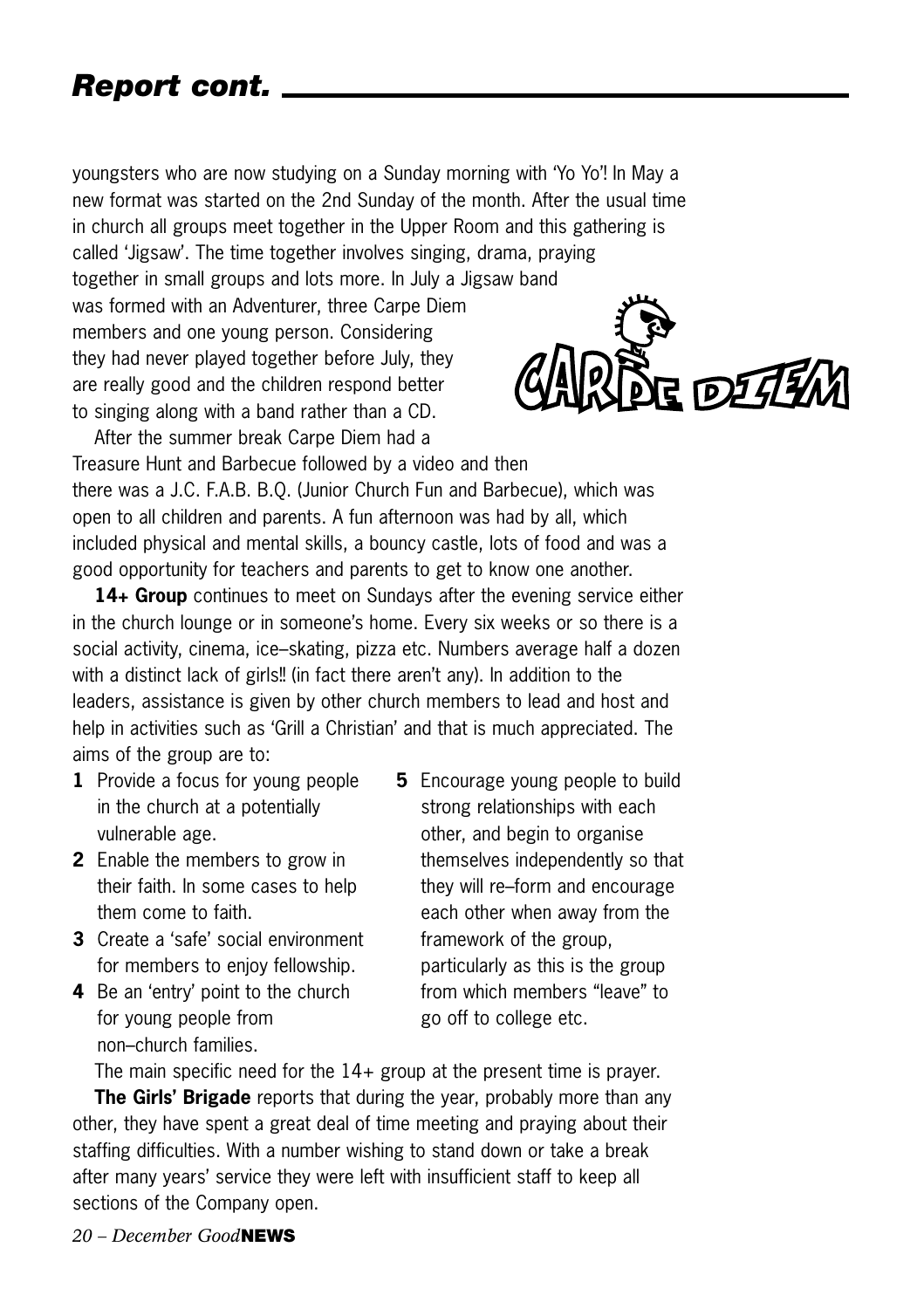Until September the Company had been split into four sections; Explorers aged 5–7, Juniors aged 8–10, Seniors aged 11–13, and Brigaders aged 14+. However, due to lack of staff, it has not been possible to run a separate Explorer Section this term and Explorers, who were already part of the Company, are meeting with the Juniors. This means that it has not been possible to admit new Explorers to the Company, firstly because there are insufficient staff but secondly because the evening ends at 7.30 pm, which is very late for 5 year olds. On the staffing side there have been several new ladies come along to help in various ways on a Tuesday evening. It has been great to welcome them, and has meant that the Company can be kept open.

There are 30+ girls on the books, most of whom attend regularly, and one encouragement has been that there are now 4 Brigaders training to be young leaders in the Company and each of these 4 girls takes at least one badgework group with the Juniors.

One of the highlights of last term was the barbecue, when the group was joined by parents, brothers and sisters. During the evening badges and cups were presented to the girls, following which, the Brigaders had planned and prepared a supper as part of their badgework.

One other highlight of the year was the agreement of Heather Swann to become chaplain. She did so with some trepidation, but has been a great support to the staff, and comes along when she can on a Tuesday, and as well as talking to the girls, she can regularly be seen chatting to parents as they wait for their daughters.

Girls' Brigade is a "missionary" organisation not only to the girls who come along each week, but also to their parents. Although some of our girls attend Junior Church either in Lindfield or in other local churches, the higher proportion have no other connection with a church. Some of the badgework provides opportunities to talk about Jesus, but there is also a short epilogue at the end of each Tuesday evening. The involvement of church members in leading the epilogue is appreciated and any other volunteers who would like to be involved would be welcomed.

Please pray for the Company as a whole, and also for each individual girl and helper within the Company, as they attempt to fulfil the aim of Girls' Brigade, which is "To help girls become followers of our Lord Jesus Christ, and by self control, reverence and a sense of responsibility, to find true enrichment of life".



"The involvement of Church members in leading the epilogue [at GB] is appreciated and any other volunteers who would like to be involved would be welcomed."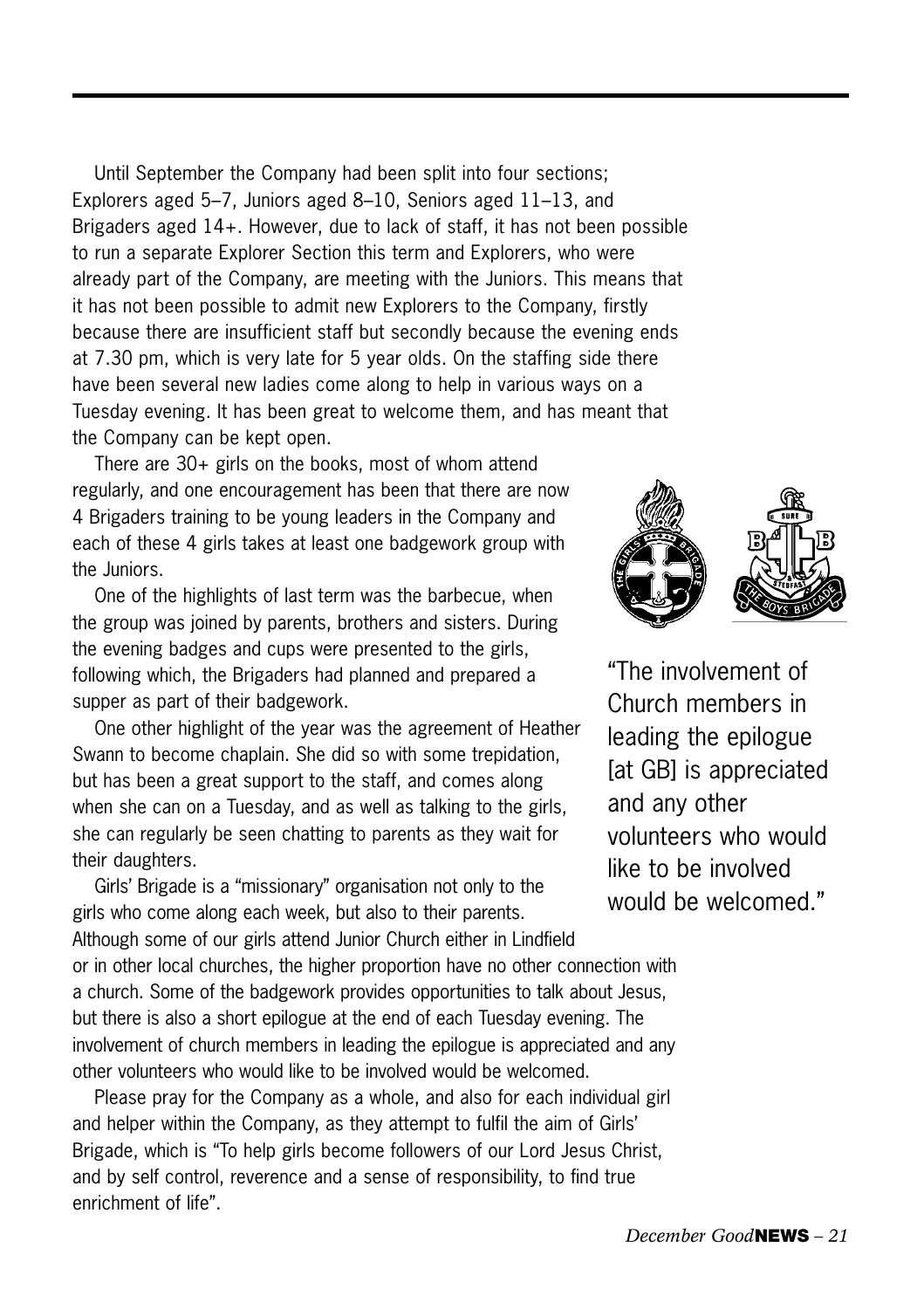#### *Report cont.*

**The Boys' Brigade** reports that there are 38 boys on the books with 4 officers and 8 helpers and a 90% attendance. The aim as always is to

'Advance Christ's kingdom among the boys' and a great deal of planning goes into running the brigade through regular sectional and full staff meetings.

The highlights during the year included: two boys gaining their Queen's Badge, one Duke of Edinburgh's Award, two Bronze Awards and six more boys working towards theirs. It is encouraging to report that two boys gave their lives to Christ at Summer Camp, there is one young man now half way through his officer training, one long term helper becoming an officer and numbers are growing. As with the Girls' Brigade, a new chaplain was

"Numbers of boys are growing but staff numbers are falling and if this trend continues there will come a point when the Company will not. This is now a critical need."

appointed during the year. David Walters has taken on this role and his involvement is much appreciated.

On the 23rd and 24th March a reunion was held for those who had attended the Boys' Brigade over the past thirty years with a Parade Service conducted by the Rev Jeremy Brown, now a Baptist Minister, who attended our BB as a young boy.

Sadly, however, it has not been possible to recruit more helpers. This is now a critical need. Numbers of boys are growing but staff numbers are falling and if this trend continues there will come a point when the Company will not.

At the end of this year, December 2002, our captain Terry Ward will be standing down. He has served faithfully as an officer for 30 years and as captain for 18 years. We must pay tribute to him for his tremendous commitment to Christ and to the Brigade and pray for wisdom as to the appointment of a new captain. There are many today whose lives have been impacted through his witness and dedication and we praise God for all he has done and what has been achieved for Christ's glory through the years. Thank you, Terry.

Turning to the other organisations and activities the reports are as follows:

The church continues to **open each morning**, giving people the opportunity to come and talk, pray or have a time of quiet. There are at present around 35 helpers who 'man' the concourse, some once a week to others once in six weeks. Each morning before opening the helpers spend time praying both for the morning ahead and for those who have written requests in the concourse prayer book. More help is needed, particularly on Friday mornings.

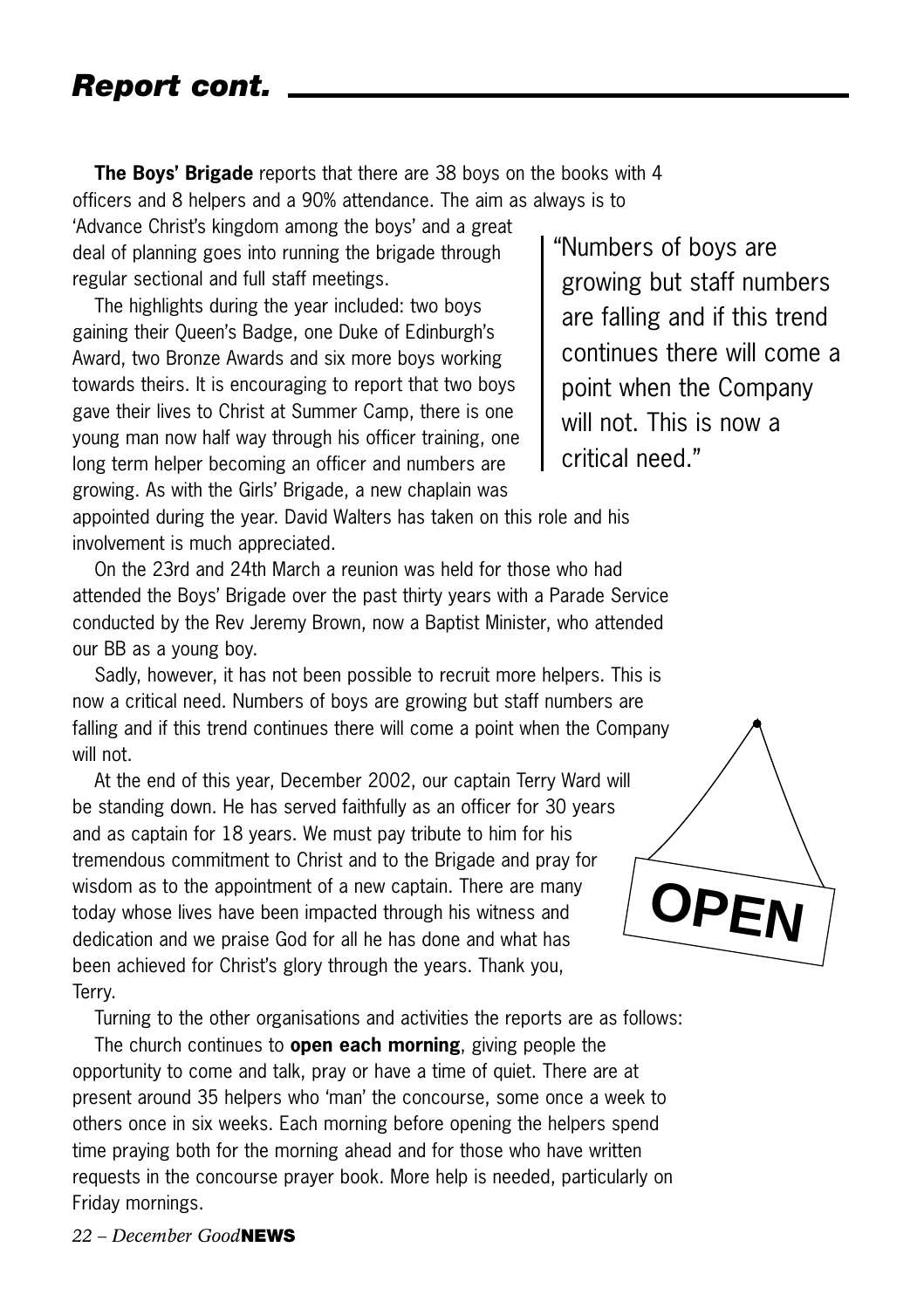**Pop–In** now has a team of eleven helpers, and provides tea, coffee, biscuits and fellowship on Thursday mornings. Numbers vary, as do the ages of those who come – some with children in pushchairs to those in electric wheelchairs. Pop–In provides an opportunity for the beginnings of friendship evangelism and it would be good if more members were prepared to be involved as often the helpers are either busy or have conversations interrupted.

**The Fellowship**, meeting monthly, continues to attract an attendance of around 35 to hear speakers coming from a variety of backgrounds: Sightsavers, Social Services and our own Pastoral Assistant. The object is to develop Christian fellowship in a friendly atmosphere and to support the on–going work of the church. This year the Charity Lunch welcomed a speaker from 'Headway', a charity for those with head and brain injuries.

The two **Lunch Fellowships** are also opportunities for friendship evangelism. Around 45 meals are served at each sitting. Numbers have increased this year and it is encouraging that a good number regularly attend our services. The two teams of helpers are appreciated both in the practical side of the lunch and also getting alongside those who come. This year, the summer outing by coach to Eastbourne enjoyed glorious weather and a tea at Upperton URC, with a mystery tour on the way back. 'Were they really llamas we saw at Glynde?' was one comment overheard. Surplus funds from the lunches subsidised the outing and have been used this year to provide a microwave and fridge/freezer for the kitchen. Donations and proceeds from the bring–and–buy stall have been passed to Royal Agricultural Benevolent Fund, Headway and WorldShare.

'**In Touch**' for ladies saw a total of 45 attending a Quiet Day at Ashburnham led by Kay McIntosh and it is hoped to organise others at least once every two years. It has been encouraging to see between 20 and 25 ladies meeting monthly for fellowship and sharing and opening up on a few evenings with discussions about their own spiritual lives. The group provides the opportunity for inviting friends, for spiritual growth and for social interaction. The programme has also included a meal at Christmas, barbecue in the summer and visits to the local Operatic Society production.

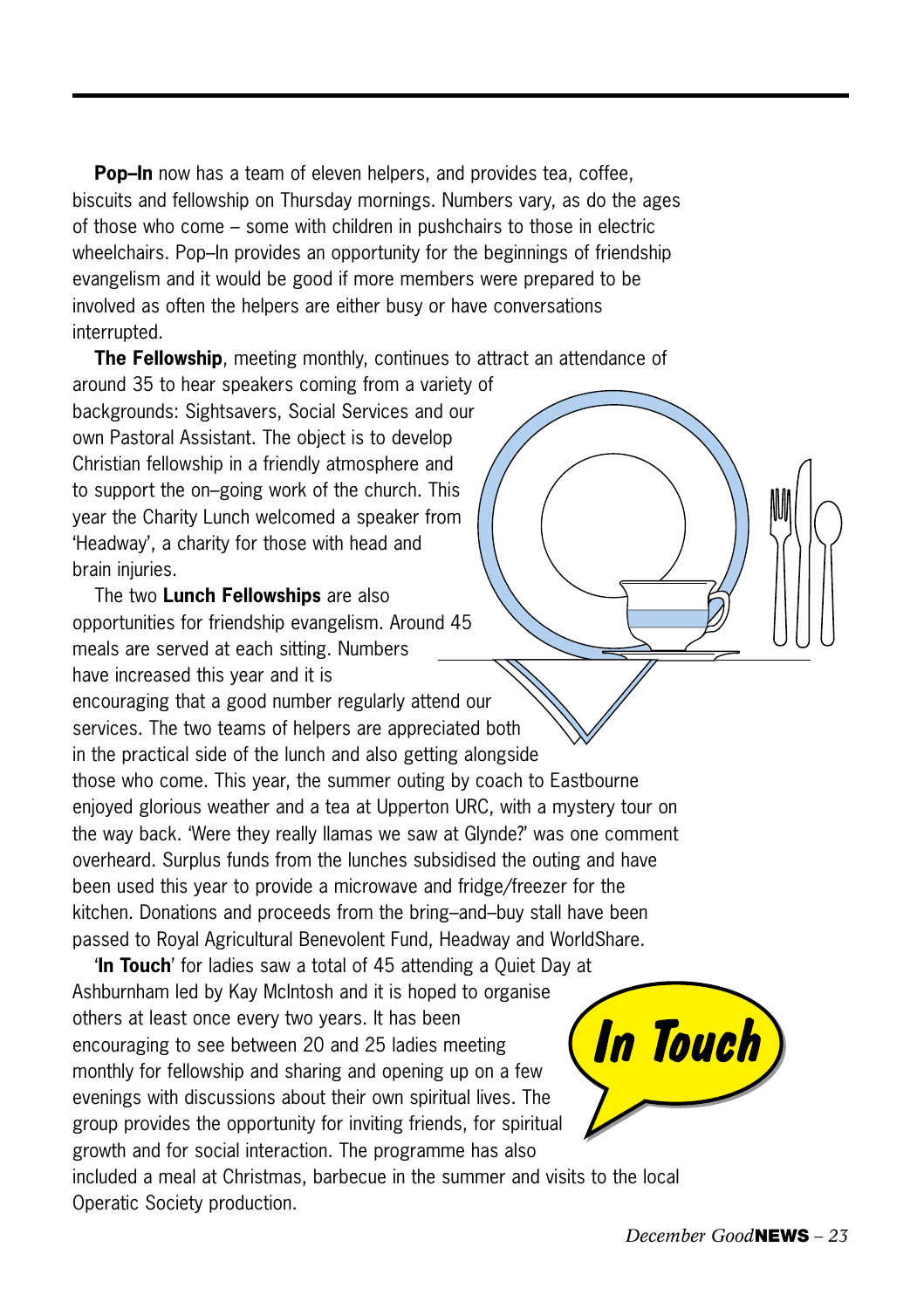#### *Report cont.*

Just one or two final points; we are still to work through many of the challenges from 'Unite 2001'. Although considerable time has elapsed we must not 'file away' what we learnt and take no action. I think it is natural

during a pastoral vacancy for there to be a feeling of waiting, not knowing what a new minister's approach will be and also because there seems to be more that needs to be done with a number taking on extra work load.

During this time, however, could I make three pleas? Firstly, a plea not just for a united church, which I think generally we do have, but also for an integrated one. We are one body and what happens in one department impacts others. The way we conduct ourselves personally can influence for good or ill other people's lives and whether they are attracted to or driven from our fellowship and ultimately the Lord.

The way we conduct ourselves personally can influence for good or ill other people's lives and whether they are attracted to or driven from our fellowship and ultimately the Lord

Secondly a plea for prayer, not just inward looking but outward to the world around us. There are many opportunities in our church life for this and we were reminded of these at last month's meeting but sadly few are involved on a regular basis and do not see this as a priority. More is achieved through prayer than we appreciate.

Thirdly, a plea to maintain and maybe renew our passion for Jesus, for growing closer to him and for sharing the good news of the Gospel. Our motivation should not be to fill our church or reverse the trend in our denomination but to see people brought into a living relationship with

Jesus, to experience forgiveness, and salvation in all its fullness. Can I also say finally that I do appreciate all those who have prayed regularly for the elders, there have been a number of matters this year where we have needed the Lord's wisdom. Also, my own personal thanks to those who have encouraged me over the last few months and particularly to the eldership where there has been a sense of unity and mutual support. Charles Martin, our interim moderator, has also been a real encouragement and has gone the extra mile in supporting us both personally and also in our search for a new minister. A number of possibilities have been explored and one is currently pending.

Let's continue to seek the Lord's guidance for the future ministry and be prepared to accept that guidance and the challenges and changes that may well come with it for the church and for us as individuals.

*Ron Goodenough, Lindfield URC secretary*

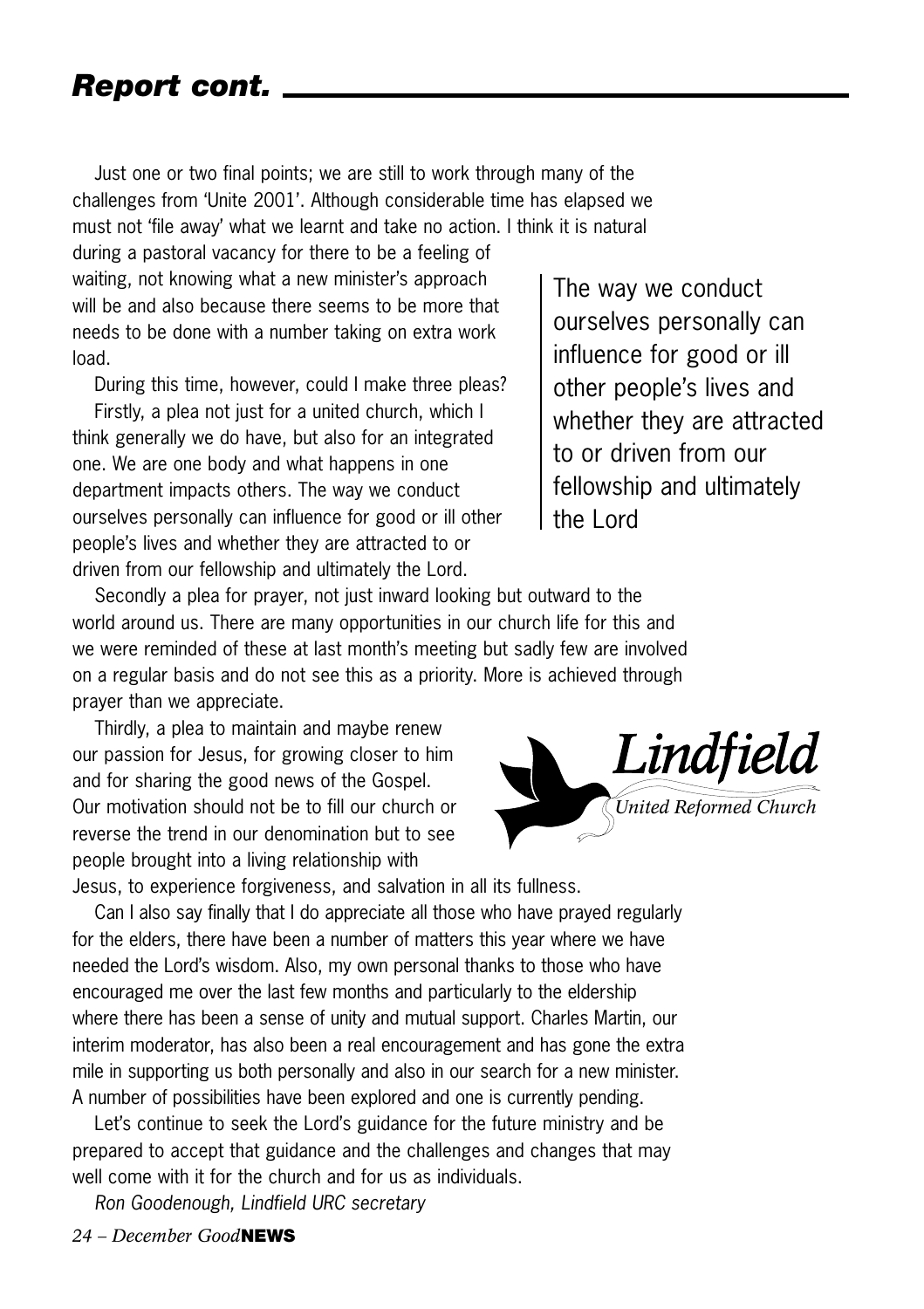#### *Twenty Questions*

GoodNEWS takes a probing glimpse into the minds of those who come to the church! Twenty Questions gives you a chance to guess the interviewee and learn a bit more about them too! This month's guest is revealed on the foot of Page 32.

- **1. Tell us one memorable date?** 30th June 2001
- **2. Why?** Our son was born
- **3. All time favourite film?** Singin' in the Rain
- **4. What is your shoe size?** 5
- **5. Describe your experience of God in a single sentence...** Indescribable
- **6. Jelly Babies or Jelly Beans?** Jelly Beans
- **7. Where is the furthest place that you have ever worked?** Derby
- **8. How long have you been coming to this church?** Four years
- **9. What year did you pass your Driving Test?** 1992
- **10. What is your greatest ambition?** Good question

**11. If you met Jesus in the street today, what one question would you ask Him?** For once I would probably be speechless!

- **12. Who has had the greatest influence on your life?** My parents
- **13. Where were you at the Silver Jubilee?** At home in Wiltshire
- **14. Plain, Milk or White?** Milk
- **15. Favourite holiday destination?** Swanage, Dorset
- **16. What would you do with the Millennium Dome?**

Turn it into a leisure complex

- **17. Approximate height?** 5' 4"
- **18. Most-read Bible verse?** There are a few, it depends on what sort of day I've had
- **19. Who is your hero?** Alan Titchmarsh
- **20. Broadsheet or Tabloid?** Broadsheet

## **You can listen to this** *Good***NEWS!**

**Just borrow the CD or tape from the back of the church.**

*December Good***NEWS** *– 25*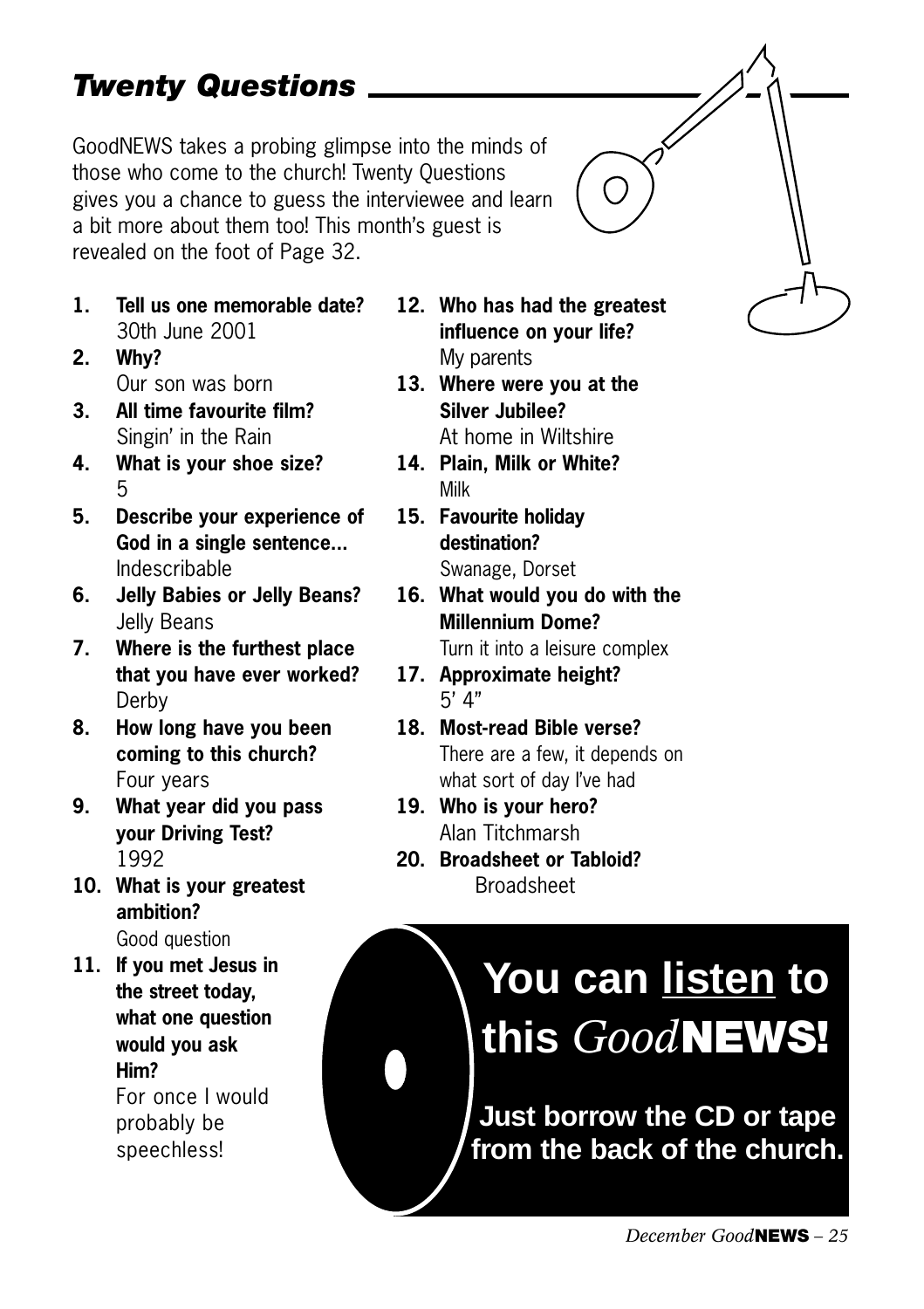## The wind of change

**I in the village the other f you were out and about Sunday afternoon you might have seen this mad lady in her garden raking up leaves.** 

Yes, you've guessed, it was that blustery windy Sunday and the lady was me! I had spent the morning in prayer and worship at church, and when I got home about 12.30pm I found that a very large branch had broken off the oak tree outside our house, and smaller branches and twigs were covering the lawn, flower beds and paths. 'Leave it', said my husband, 'they will blow away' (he's not the keenest of gardeners), but the branches were too heavy to blow away and the leaves just seemed to be banking up, caught in the plants and dips. So out I went, well the sun *was* shining and the sky *was* blue between the clouds, ok it was a bit windy but two hours later I had filled six large bags mostly from the oak tree. I love that tree in the spring and summer, but oh how I wish it would go on holiday in the Autumn!

While I was working the strong wind made me think about the Holy Spirit, and how the early Christians described Him as a rushing noisy wind. My small gale had certainly cleared the rubbish off the tree. The large branch

that had fallen still had green leaves on it, but maybe it was rotten at its core and needed to go. The smaller branches and twigs were weak and maybe only decorative. The leaves had turned yellow and brown and had shed ready to leave room for fresh new growth.

My prayer is that each one of us will invite the Holy Spirit in to our lives, blowing away the dead useless rubbish, giving us room for new growth and closeness to each other and God. It may be frightening, we may feel a bit bare, but if we can trust Him who knows us inside out, who knows our decorative and weak bits, if we can be brave and trusting, I know it will be exciting too! You may have already asked the Holy Spirit in, last week, last month, last year, but we need to go on asking to be filled, renewed and refreshed. It's a bit like my garden – an on–going thing. That mad lady will be out there again next week clearing up; so join me now and ask Him in, see how many bags of rubbish you can throw away, see how new and exciting your relationship with Jesus Christ our Lord and Saviour can be!

*Tina Elphick*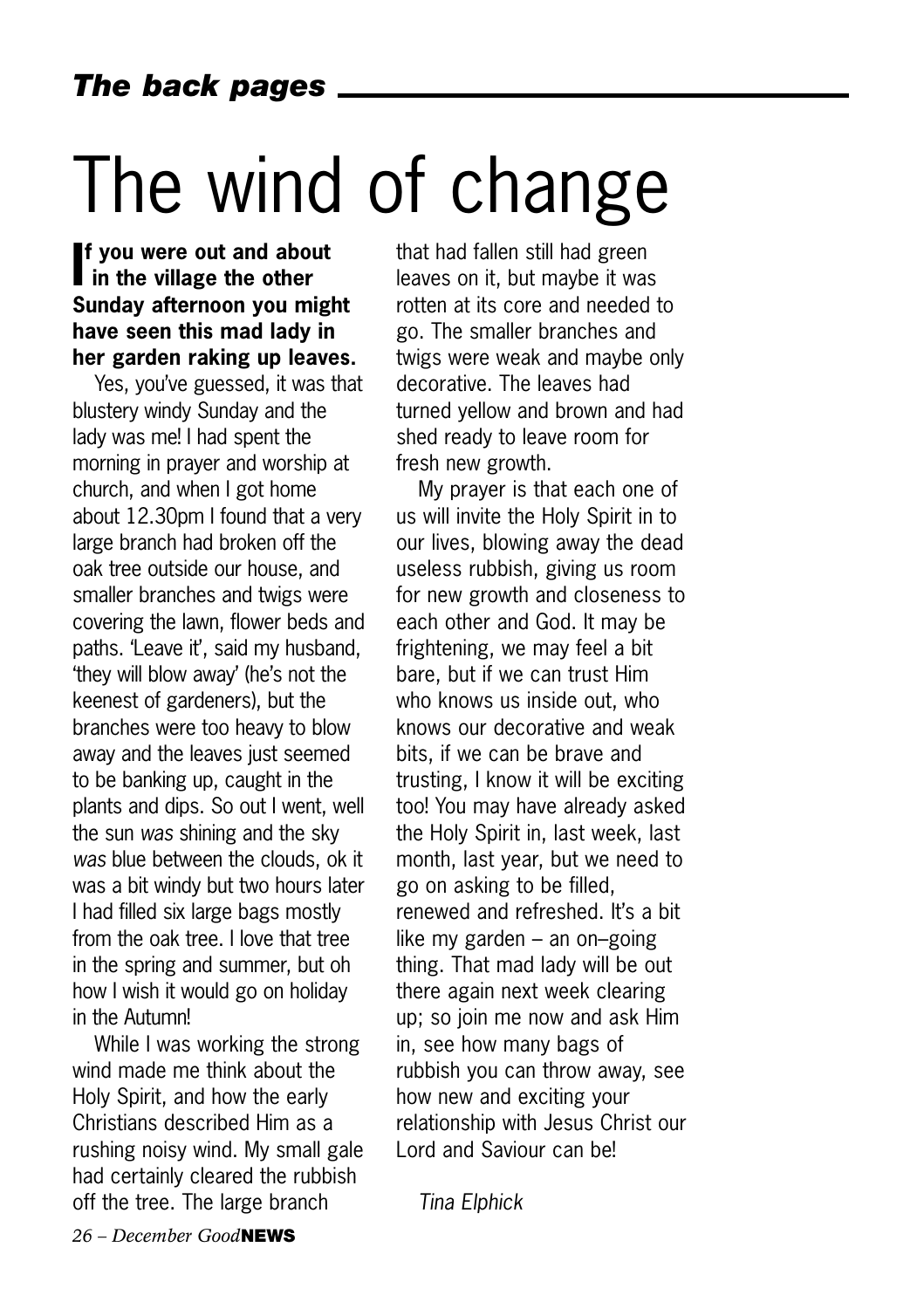

#### The United Reformed Church Southern Province Synod

Synod Office . East Croydon URC . Addiscombe Grove . Croydon CR0 5LP Telephone: 020 8688 3730 Fax No: 020 8688 2698 Email: urcsouthern@talk21.com

Moderator: The Revd Nigel P Uden BA, Synod Office **Synod Clerk:** Mrs C P Meekison DCS, Synod Office Mr B West, 10 Redwood Drive, Haywards Heath RH16 4ER. Telephone: 01444 451422 Synod Treasurer:

Christmas Letter 2002

Dear Friends.

#### "A Paradox, a paradox, a most ingenious paradox." - W S Gilbert

Isn't life a paradox? Two things illustrate that even as I sit writing to you. Yesterday I was in a glorious garden. It was full of country flowers. Most abundant were the Cosmos in every tint of pink imaginable. As I admired them a wasp sneaked up and stung me. This morning I have a seriously swollen left hand waiting for antihistamine tablets to take effect. The paradox of beauty hiding danger!

And here's another. Today is  $11<sup>th</sup>$  September - the world is recalling the loss of thousands of lives when New York's Twin Towers were destroyed by suicide bombers. Yet we are also giving thanks for the remarkable rescuers and carers who laboured long and hard to bring succour. The paradox of what Rowan Williams calls "religious hatred redeemed by secular love".

Christmas-time is a paradox as well. I have so often been aware of how our festivities, brash and compulsorily jolly, unwittingly stir up the renewal of sorrow in so many an aching heart - a paradox. Then there is the over-lavish gifts bought to bring happiness, but at such cost that there follow months of debt and  $\frac{1}{2}$  anxiety – a paradox. And what about those toy weapons given to celebrate the birth of the Prince of Peace?  $-$  a paradox.

Not that any of these paradoxes are surprising. The whole idea behind Christmas is a paradox. We celebrate God coming to us in Jesus Christ – the Word made flesh. We marvel at the realisation that "love came down" at Christmas". And we join with the angels in singing "Glory to the new born King". Yet in a sense the incarnation was anything but glorious. It was about God emptying himself of everything that set him apart from us so that in his humility and humanity he could be utterly at one with us. It is not that this selfemptying somehow waters down who God is, limits his majesty. No. For me, Jesus' revelation of an utterly self-giving God was the truest, fullest revelation of God that could be given. Sacrifice and loving to the uttermost are at the heart of what I believe God is, so Jesus, in the crude cradle and on the cruel cross, paints the most complete picture possible of a God whose supreme greatness is in his self-giving – a paradox.

I think that we find here a key to how the Church should be the Church. It, too, has got to be something of a paradox. Even as we pray and work for Church growth, for the building-up of the body of Christ, we need to take seriously the idea, suggested by a self-emptying Christ, that we will be built-up and effective when we are self-emptying: on the edge as servants of the poor rather than at the centre as cohorts of the powerful; more concerned for the healing of society than for the security of the Church; more ready to take Christ to the world than to bring the world into the Church. It's a paradox, but I think it's the way of being Church which is modelled for us in the way that Jesus was God.

"Mild he lays his glory by, born that Man for man might die". That's the real paradox of Christmas. May yours be merry and rich in many things, but let's allow it also to model for us the best way to be the Church which, like Jesus, will find its real majesty in meekness.

Bethan and Jessica, from the Manse, and Christine, Glenys, Janette and Norman from the office, join me in sending Christian greetings to you all and thanking you for your friendship throughout 2002.

a sincerely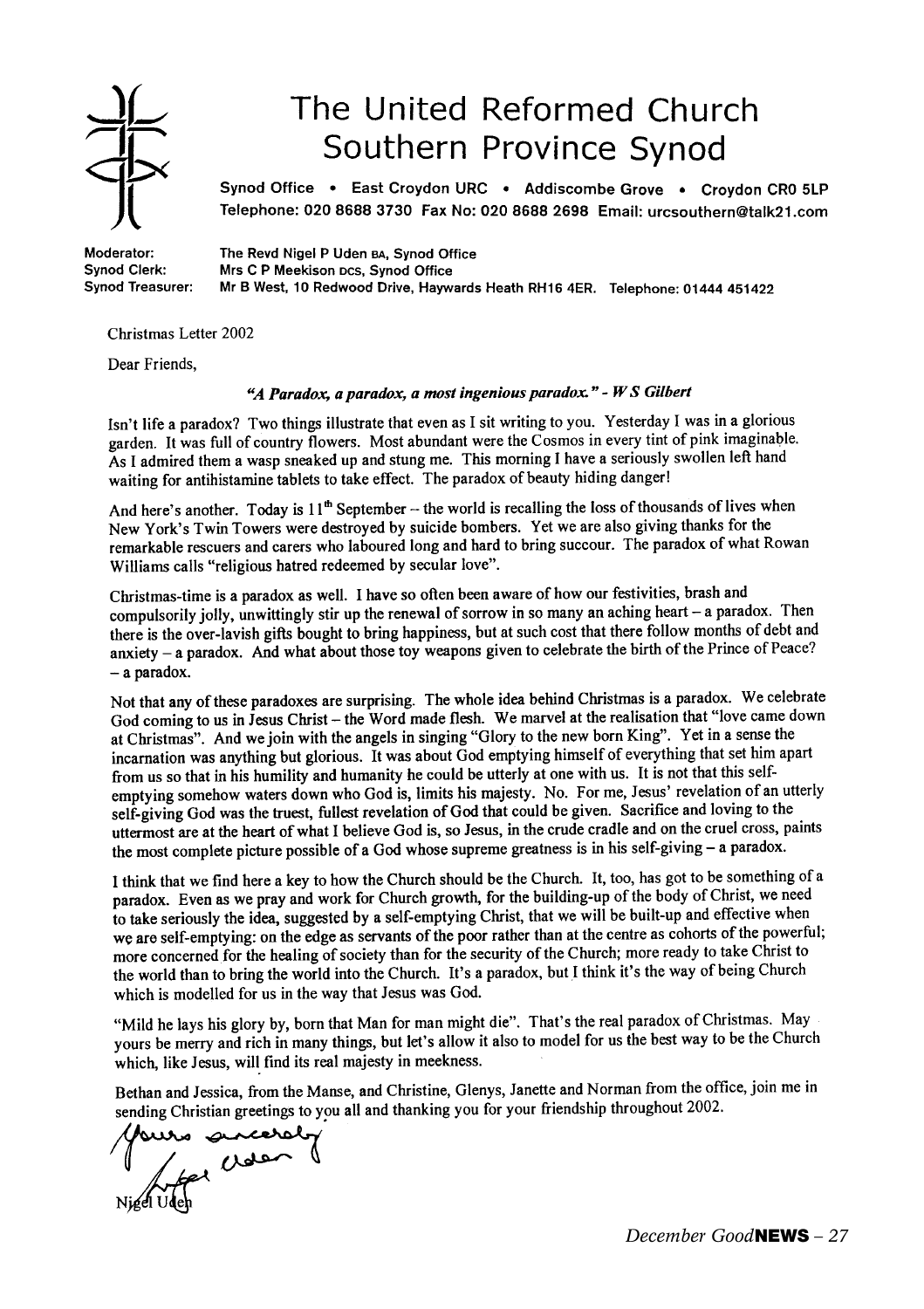# It's good to talk

**On more than one occasion recently I have had the pleasure of meeting up with friends away from the usual local vicinity. The venue for this particular rendezvous is Leicester Square, and it is a chilly winter evening in November. Spurred on by the fact that I now find myself in London on a daily basis, it is especially nice for my wife, Emma, and myself to be meeting up with three friends who have grown up through the church, and are now in the dubiously fortunate position of living in the capital.** 

**Elena left Lindfield to study nursing just over a year ago, and now resides within the SE postcodes. Katy is a first year student of Speech Sciences living dangerously close to a huge 'HMV'. Emma is in the South–West doing teacher training.** 

We eventually find a warm restaurant after Emma explains she is late because she and her friends had become concerned that a fellow 'Halls' inhabitant hadn't been seen for a day or so, after leaving a worry–inducing note. Fortunately she goes on to say she did turn up safe and well, so we get the drinks order in and begin perusing the menu. Rumour has it that Emma's 'Halls of residence' boasts an almost 'show–home like' fitted kitchen, clearly enough of a pull to bring her neighbour back again!

Elena, now in her second year, tells us that she was reluctant to move from Halls, but now enjoys her shared house even more. Even though the food–share shopping seems a little tricky to understand to a 'civilian' like me – she seems to know which tub of butter to use – so that's OK!

As we begin tucking in to our pasta, I am chuffed to learn that their faith has not been left behind in the move. Emma is set on the 11.30 service at HTB, Elena has just found a Baptist church near her house and Katy seems to be having a ball test–driving a few! Katy and Emma are off the next day on a Student Alpha away weekend, where up to 1000 students will be mulling the issues with Nicky Gumbel himself.

With the first course safely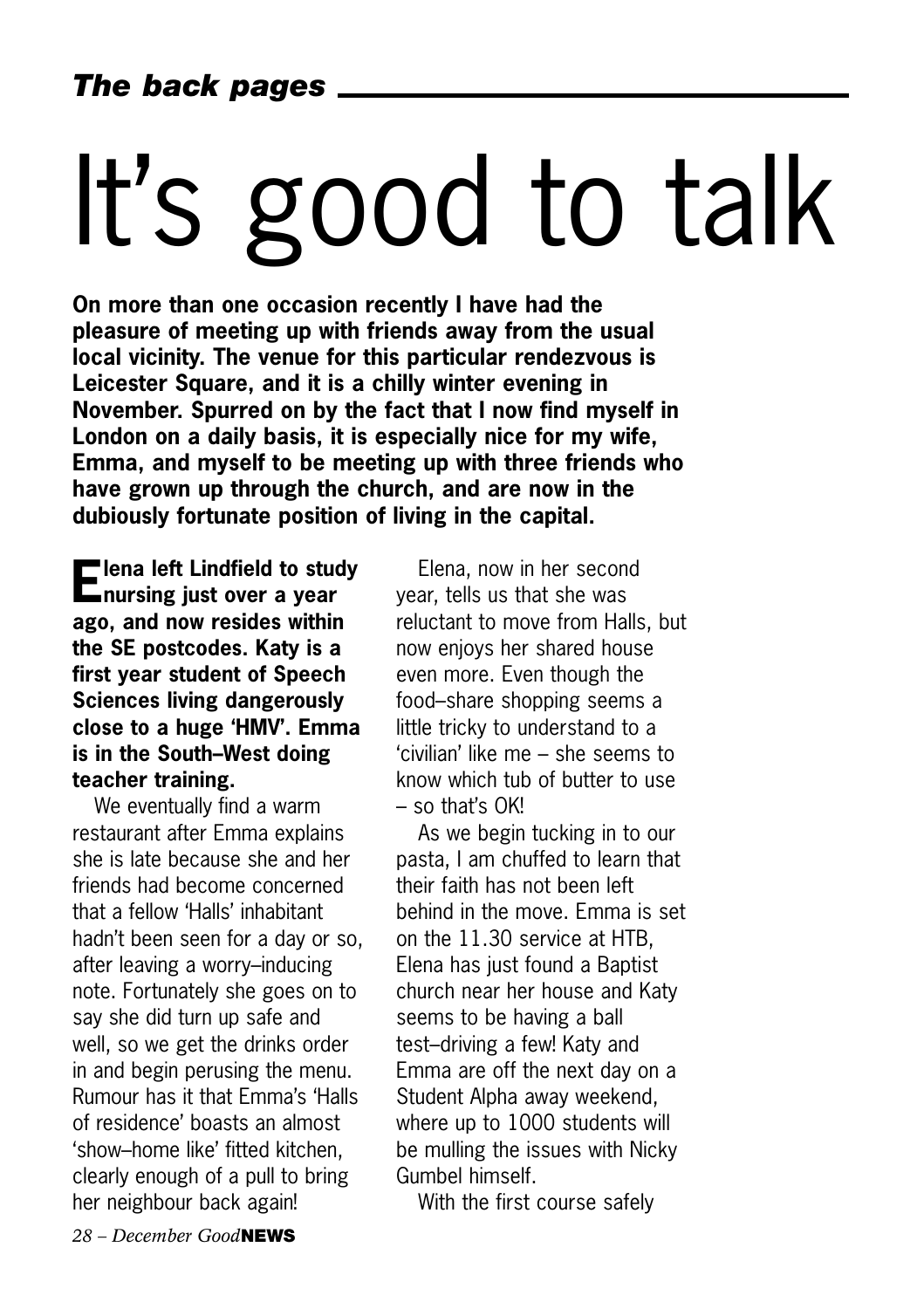away, our attentions turn to dessert. Just as decisions are beginning to be made, my wife excitedly reminds us of an establishment where the choices are even more in number and tastes even sweeter – before I can say "tin of baked beans" we are heading for Haagen Dazs!

Over her double–scoop, dollop of something Elena explains how she is currently on a three month placement in an A+E dept. The 12 hour shifts sound draining to me, but she plainly tells me the benefits – four days off in between! Whilst not the area of choice, Elena seems grateful of the experience in itself. Katy finds herself going out and about too, with a regular placement at an Afro–Caribbean Day Care Centre. She recounts their subtle cheating when they get to play Bingo, and I get to thinking how all that wisdom in old age isn't wasted after all! As Emma fires a spoonful of chocolate balls across the table, she explains how, on her course, they had just been learning about basic phonetics in their lectures, but I manage to break them up before this turns into some sort of self–help group for Speech & Language Therapists!

Leaving the smells of forty different ice creams behind, our number parts company, each going its separate ways, travelling back across town to



our various places of rest. The time together has been fantastic. To hear how their lives are changing and developing. I am struck with the feeling of pride as these guys work hard to get into incredibly noble and demanding careers. Emma and I pray for each of them that night, but we realise that we must be in touch with them and support them through all of their time away from home. *David Tingley*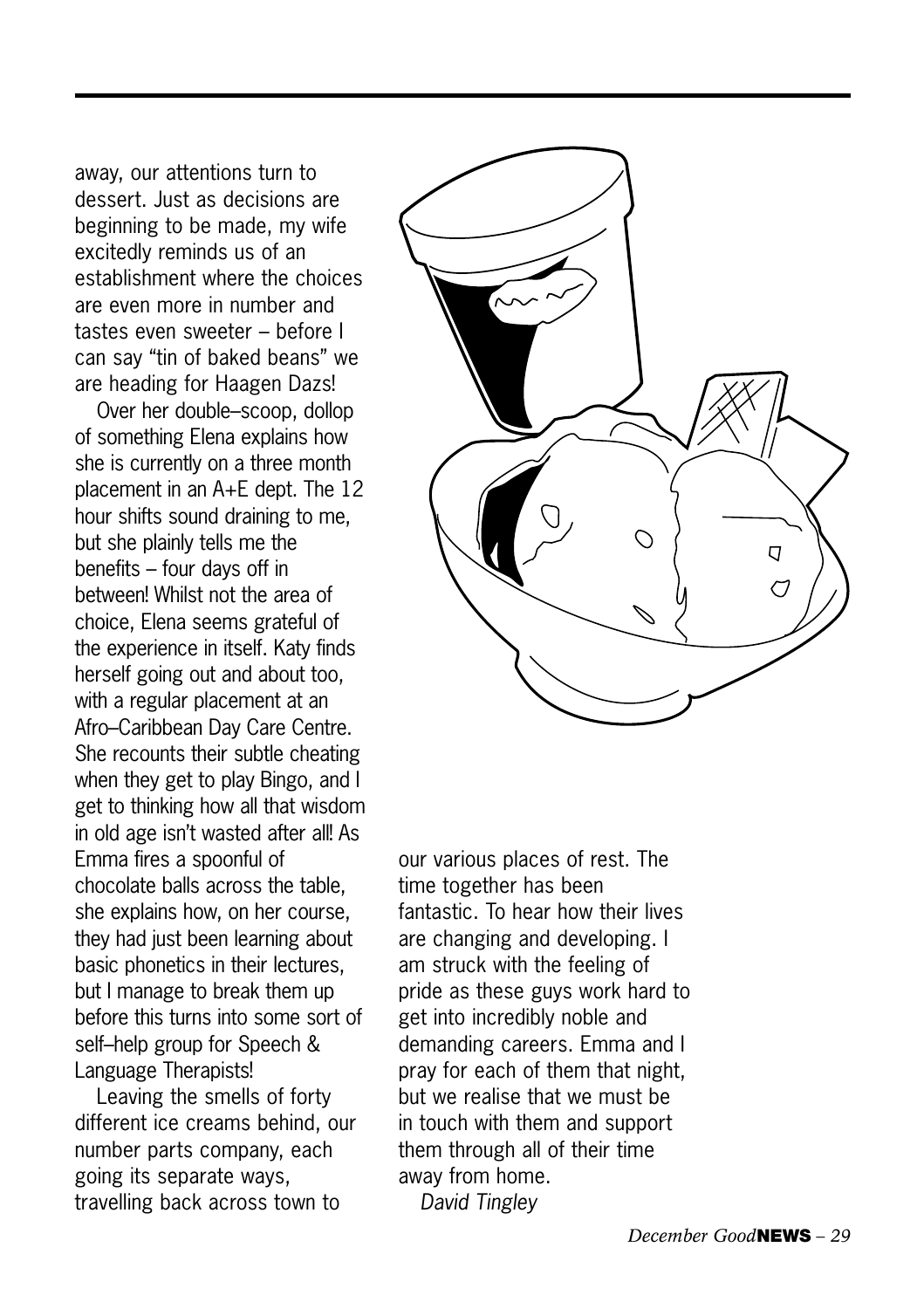

LOMAS HOUSE belongs to the Southern Synod of the United Reformed Church. It is a newly refurbished 20 bed well-appointed home for retired missionaries, now also available for full board residential or day accommodation, with full facilities for any who wish to come. It is ideal for small groups or people needing a place to get away from it all for their own reasons. Most bedrooms are en–suite, with tea/coffee making facilities and free computer/internet access, and all diets are catered for. Daily prayer adds to the restoring nature of the house. Please get in touch with us for more details.

*Revd Peter McIntosh (Director)*

## More than a **ROL CONCERT...**

Lindfield URC presents Night of Miracles

A musical written by John W Peterson – but we will throw in a few carols for you to join in with too!

Come along and share in the festive season with us.

Following the concert there will be the customary refreshments of the season! All financial proceeds from the evening will go to St Peter and St James' Hospice.

**19th Dec** 7.30pm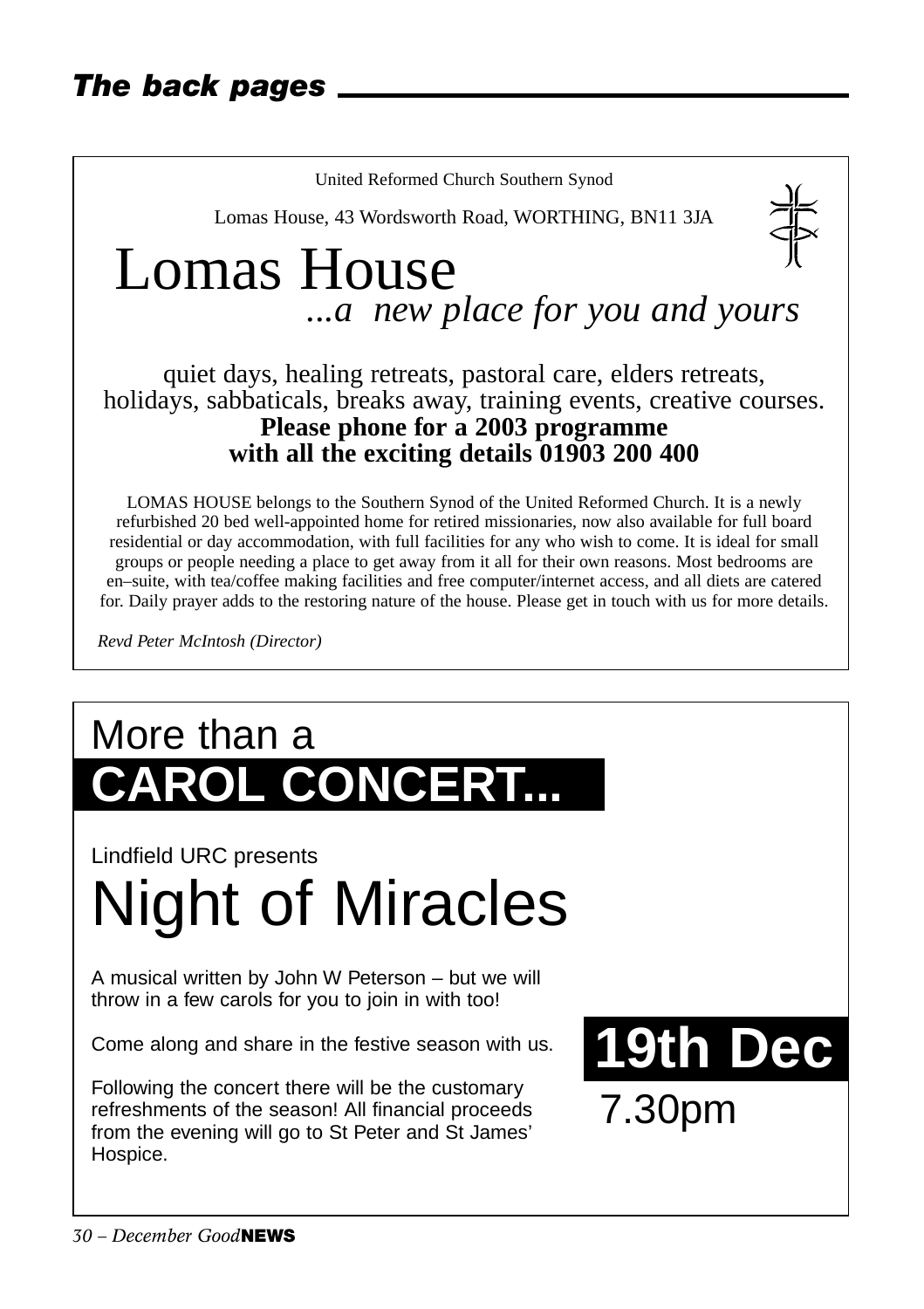## **A Mum's Christmas hassle!**

Oh quick, give me a drink. The turkey's still thawing away in the sink. Potatoes, parsnips and sprouts yet to prepare. And mother–in–law's spouting loads of hot air.

I spent Wednesday in Crawley, buying presents galore. By the end of the day, my knuckles scraped the floor. The kids are excited; the chocolate has gone to their heads. My husband has vanished, and Nan's gone to bed. I wonder if it was like this all that long ago. Was Mary hassled as she wandered to and fro? Bethlehem was crowded and there was no room to be found. Joseph's shoes had probably worn to the ground.

The Innkeeper like me has no time to spare. He has guests to worry about and meals to prepare. Does he realise what he misses, as he bids them goodbye? He probably didn't even notice the angels in the sky. Jesus was born later in a stable shed. The Innkeeper was busy nursing lots of sore heads.

He missed that great moment, the Saviour's birth. Have we missed it too, God's entry to earth. It is our responsibility after all, To teach about the manger, the baby and stall. Otherwise each generation will not understand Why Christians celebrate the birth of this great man. Let's find time on Christmas day to rejoice and be glad. That God was gracious and sent us His lad.

Do the trappings of Christmas weigh us down? As we wander around with nothing but a frown. We control our lives, let's take control. Let's turn off the TV and leave the carrots to boil. Let's spend a moment to celebrate what God has done, And go to church and have some fun. Do we celebrate Christmas past or present, As we look at our children who were all heaven sent?

*Zoe McQuillin*